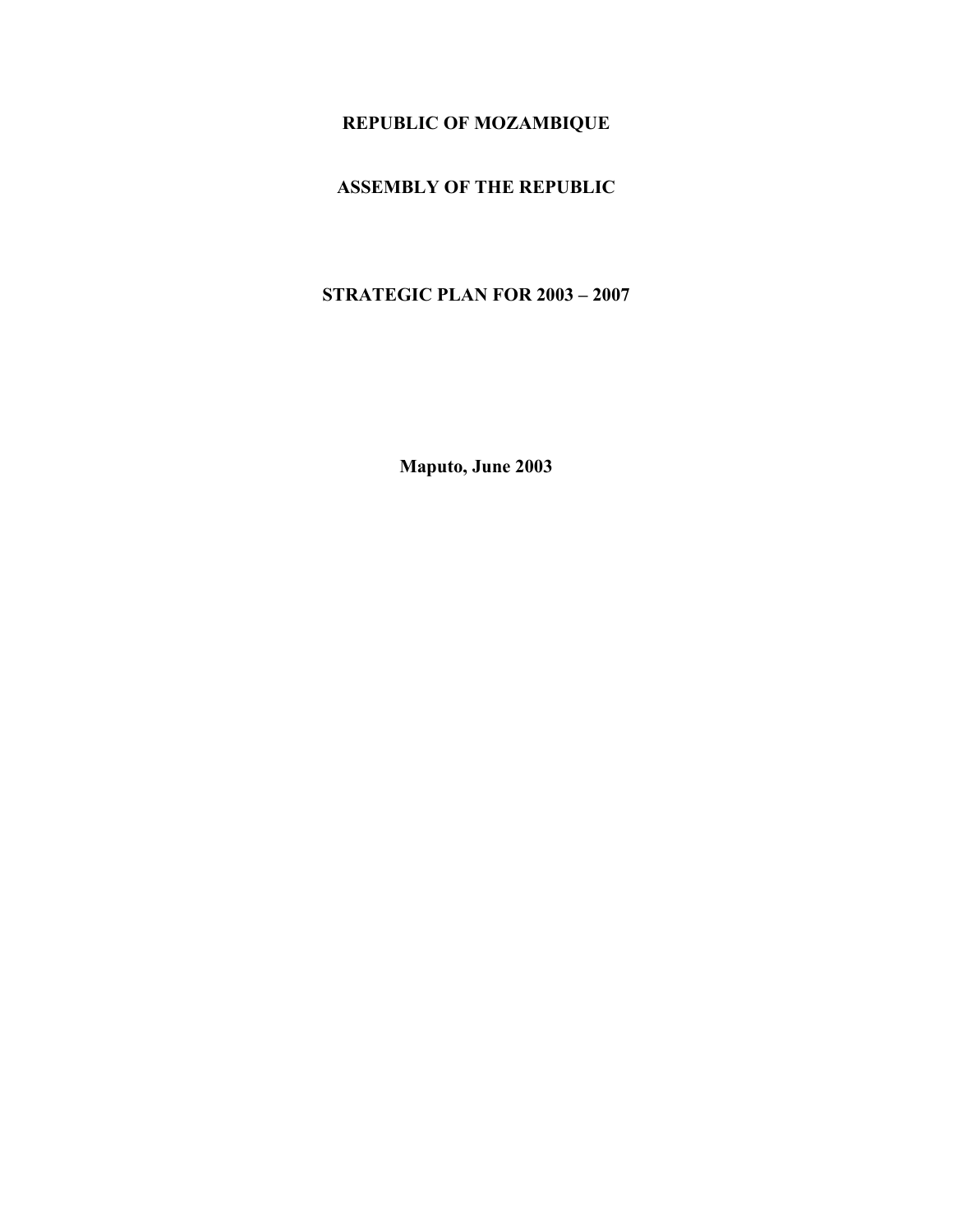# **Table of Contents**

| <b>LIST OF ABBREVIATIONS</b>                                                            | 1  |
|-----------------------------------------------------------------------------------------|----|
| <b>INTRODUCTION</b>                                                                     |    |
| A BRIEF HISTORY OF THE ASSEMBLY OF THE REPUBLIC                                         | 3  |
| <b>MISSION</b>                                                                          | 7  |
| <b>INSTITUTIONAL ANALYSIS</b>                                                           | 8  |
| Capacity (Internal Strengths) of the Assembly                                           | 8  |
| <b>Internal Weaknesses</b>                                                              | 9  |
| <b>External Opportunities</b>                                                           | 10 |
| <b>External Threats</b>                                                                 | 10 |
| Potential                                                                               | 13 |
| Constraints                                                                             | 14 |
| Vulnerabilities                                                                         | 15 |
| Problems                                                                                | 15 |
| <b>STRATEGIC OBJECTIVES</b>                                                             | 17 |
| <b>Strategic Objective 1:</b> Put the Assembly in the institutional position that       |    |
| belongs to it within the democratic constitutional framework                            | 18 |
| <b>Strategic Objective 2:</b> Raise the quality of monitoring activity of the executive |    |
| by the Assembly of the Republic                                                         | 23 |
| <b>Strategic Objective 3:</b> Strengthen the links of deputies to their constituencies  |    |
| with a view to strengthening participatory democracy                                    | 25 |
| <b>Strategic Objective 4:</b> Promote a parliamentary culture of peace, tolerance and   |    |
| constructive debate to match the spirit of impartiality in the support services         | 28 |
| Strategic Objective 5: Strengthen capacity building in the Assembly of the              |    |
| Republic as an institution with a view to maximising work efficiency                    | 31 |
| <b>BIBLIOGRAPHY</b>                                                                     | 36 |

# **Pg**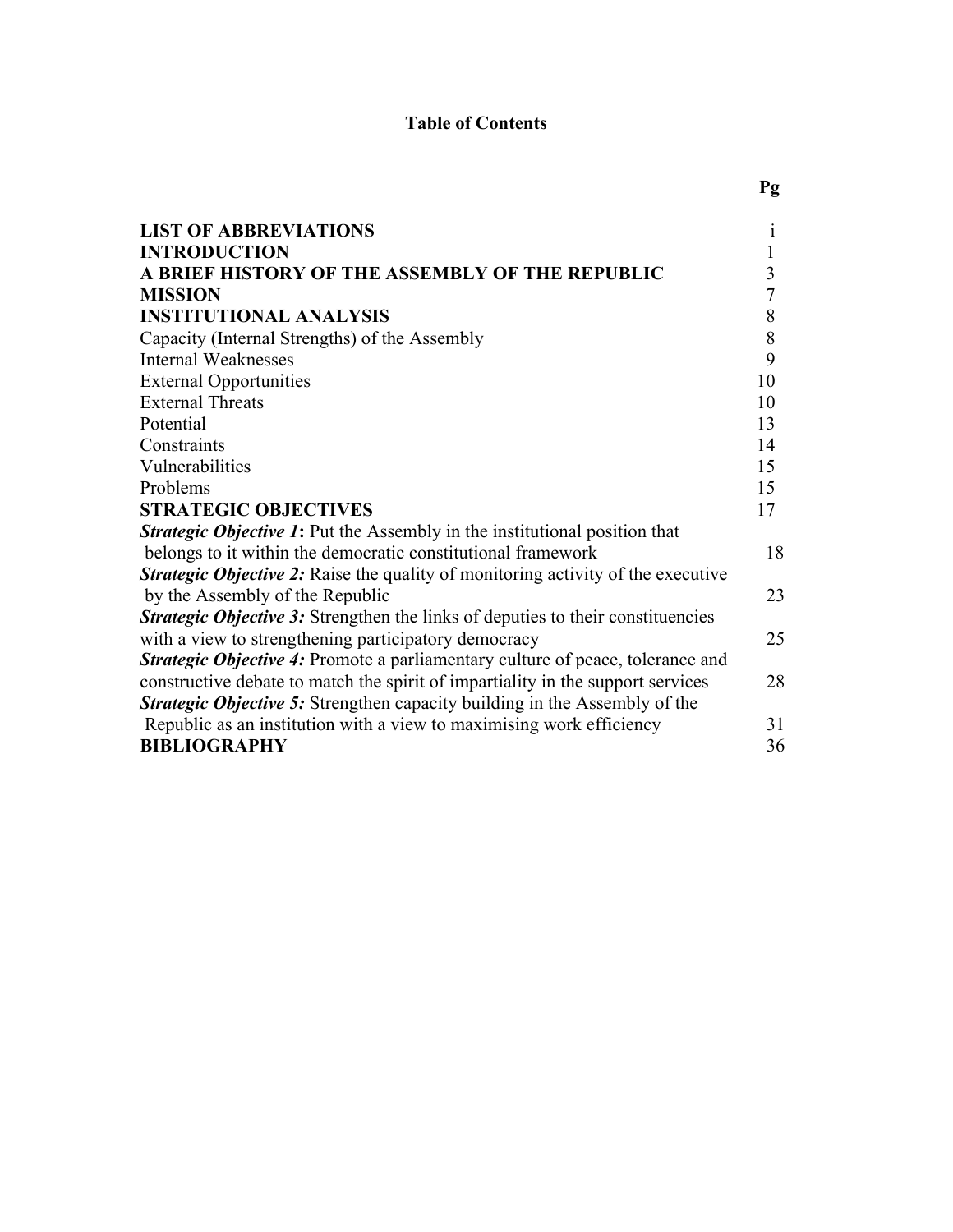# **LIST OF ABBREVIATIONS**

| <b>COMAR</b>   | Committee for Modernisation of the Assembly of the Republic |
|----------------|-------------------------------------------------------------|
| <b>FRELIMO</b> | Mozambique Liberation Front                                 |
| <b>SPAR</b>    | Strategic Plan of the Assembly of the Republic              |
| <b>SWOT</b>    | Strengths, Weaknesses, Opportunities and Threats            |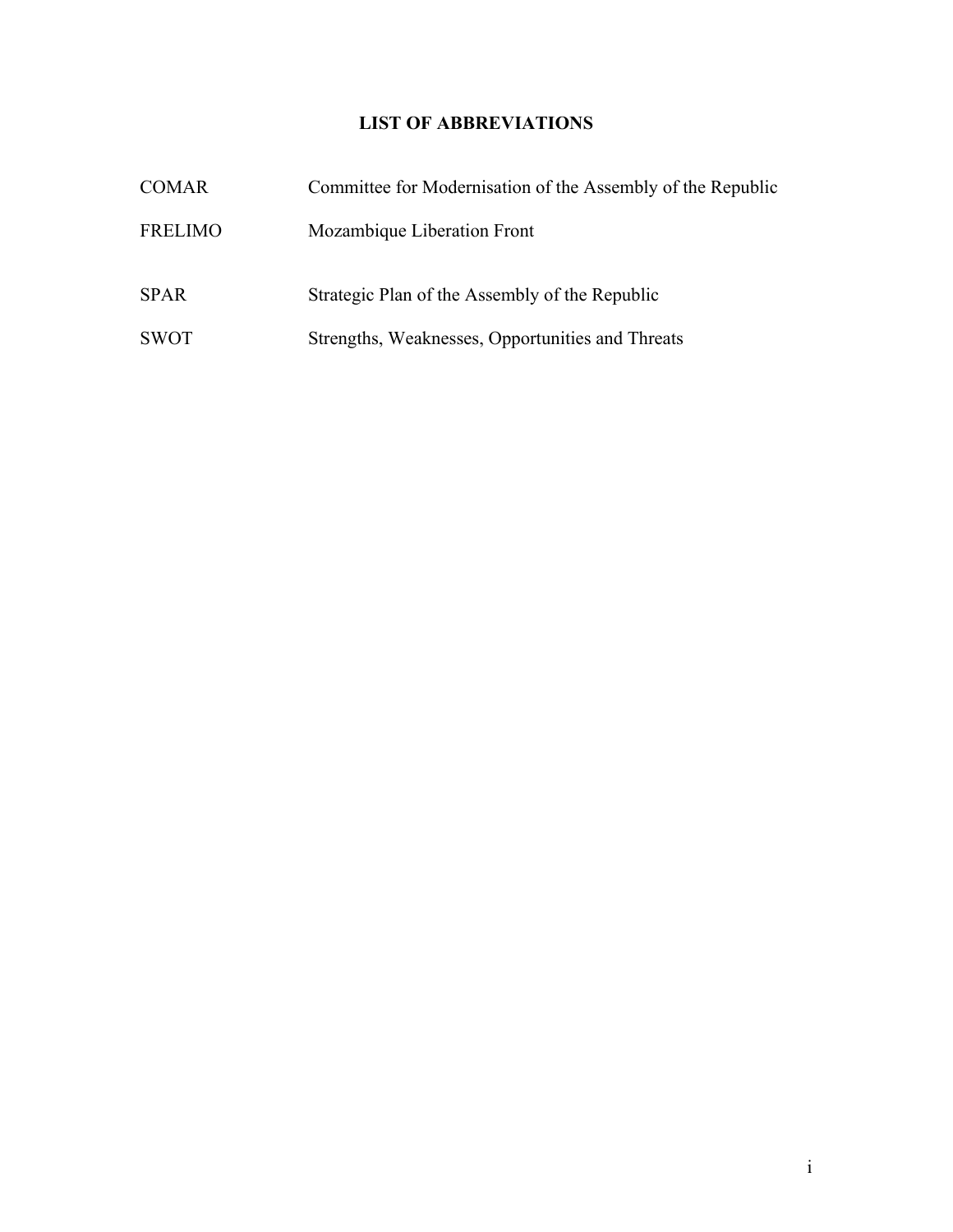### **INTRODUCTION**

The Assembly of the Republic of Mozambique, the highest legislative body in the country, composed of deputies elected by universal suffrage, has a singular history. In various phases of the country's history, it performed the function of bringing citizens from different parts of the country to the principal centres of decision and that of representing the idea that sovereignty resides in the people with distinct styles of work and dissimilar politicians.

The Assembly of the Republic, in the present day, has had the distinguished role of bringing together differing opinions, but more so, of speaking on behalf of strata and groups who were only recently at variance. If the prevailing public image is sometimes one of not always mild confrontation, the less visible but more important truth is that political pacts are negotiated and agreed in the Assembly of the Republic, which has permitted the peace process to be consolidated and the broadening of democracy and of participation in making choices.

The Assembly of the Republic is the place where the policy of inclusion is shown in its clearest form, since the representatives of diverse social and political groups are found there, with different origins and levels of education, all as equal and representative citizens. For that reason, it is a place favouring knowledge of others and of the human diversity of the country.

Within the current constitutional framework, the Assembly of the Republic is no longer the highest body of State power. But it holds constitutional functions of the utmost importance that it must exercise in conjunction with other constitutional bodies, such as the power to make laws, which are an essential tool for regulating the life of the country in all spheres and for the security of human, economic and social affairs. In being elected, the deputies are vested with the task of turning the guidelines that should govern the life of the country into legal precepts. This means examining the life of society and identifying gaps that need regulation; in other words, constantly making an inventory and bring up to date legislation made redundant by a changing world and the speed of transformation in society.

In being elected, the deputies take on another major task: that of politically supervising the activities of another constitutional body, the government. In this function, they are the permanent representatives of the will of the electorate, from which they must constantly draw inspiration and information, in order to assess government activity critically and indicate possible courses of action.

These major political functions have to be carried out in an organised fashion, so that the Assembly fulfils its tasks effectively. What this means is that besides having this highly political nature, the Assembly is also an organisation. As such, it must consider its own structure for the purpose of functioning as an organisation, its interaction with voters, the quality and efficiency of the legislative process, its relations with other representatives of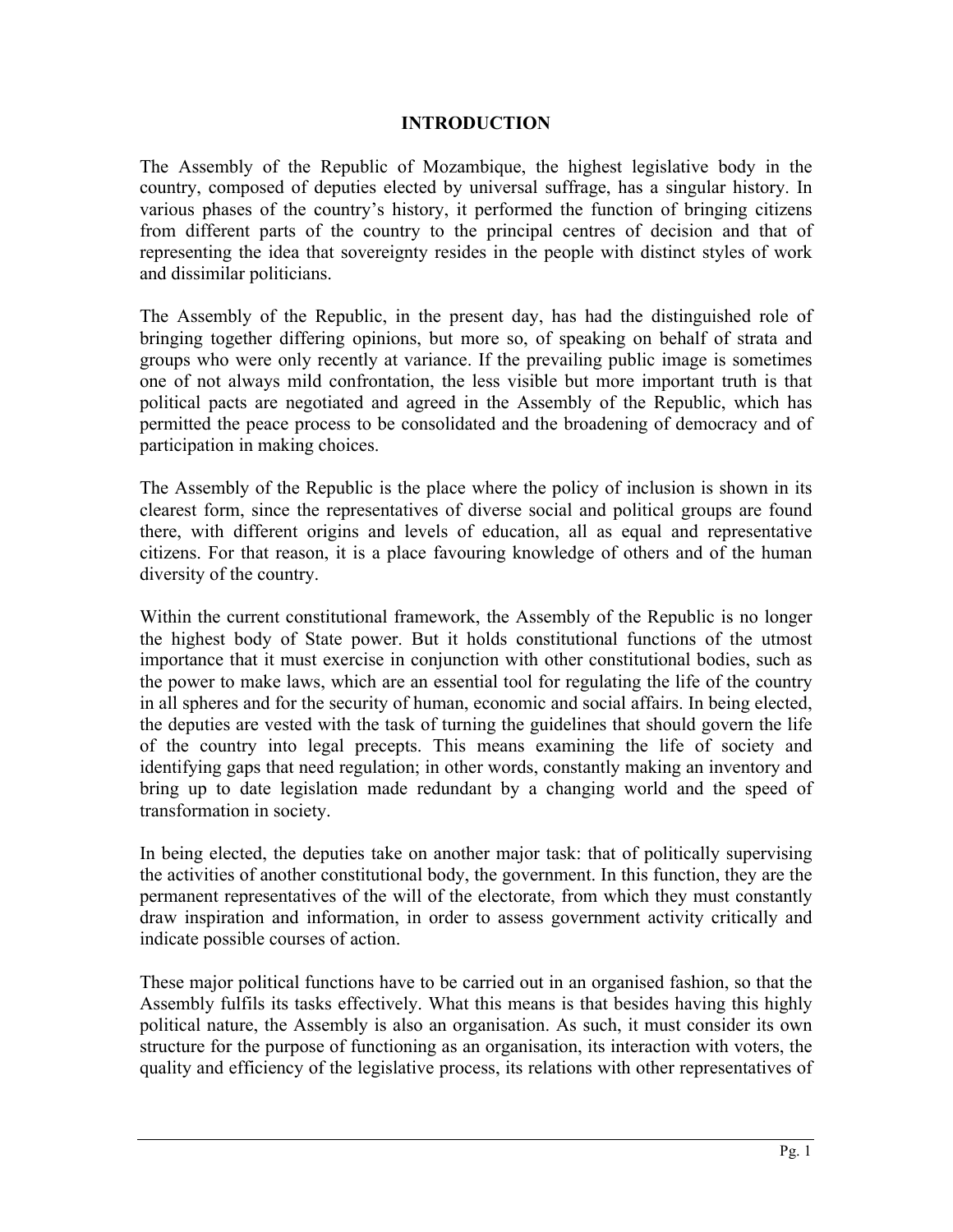sovereignty, organising the work of deputies, their working and travelling conditions and the support bodies.

The Assembly is a modern organisation that must act with perspective and vision and programme its activities in order to derive maximum benefit from them. The Assembly of the Republic feels that it needs to organise its internal structure in order to achieve levels of efficiency and effectiveness compatible with the expectations of the electorate. Activities for affirmation, self organisation and training must also be carried out as part of the process of raising the political level of the Assembly of the Republic and making it part of institutional life and society itself.

These are the reasons that lead the deputies of all parties to think that the progress of the Assembly is in the interest of the parties represented there, and at the same time, of the institution as such (on other words, of the country) and they recognise that sometimes the latter interest may transcend the former.

This is why the deputies decided to set up a working committee for the Assembly with a broader time perspective, covering the next five years, through a Strategic Plan of the Assembly of the Republic of Mozambique (SPAR) 2003-2007 that identifies the next steps in a scheduled, logical and feasible plan. It is believed that such a plan could contribute decisively to the development of the institution, with the necessary partnerships and support, and in this way to democracy, the consolidation of peace and to the increasingly efficient and harmonious functioning of all the organs of governance.

This document, which is the first Strategic Plan, clearly does not exhaust all the questions that the Assembly of the Republic of Mozambique feels could be improved to make the institution entirely efficient. Its value lies in being a firm step, one that is participatory and has consensus, towards the introduction of a habit of programming that ensures the long-term and complete realisation of the institutional and historic role that belongs to the Assembly of the Republic in the institutional context of the country.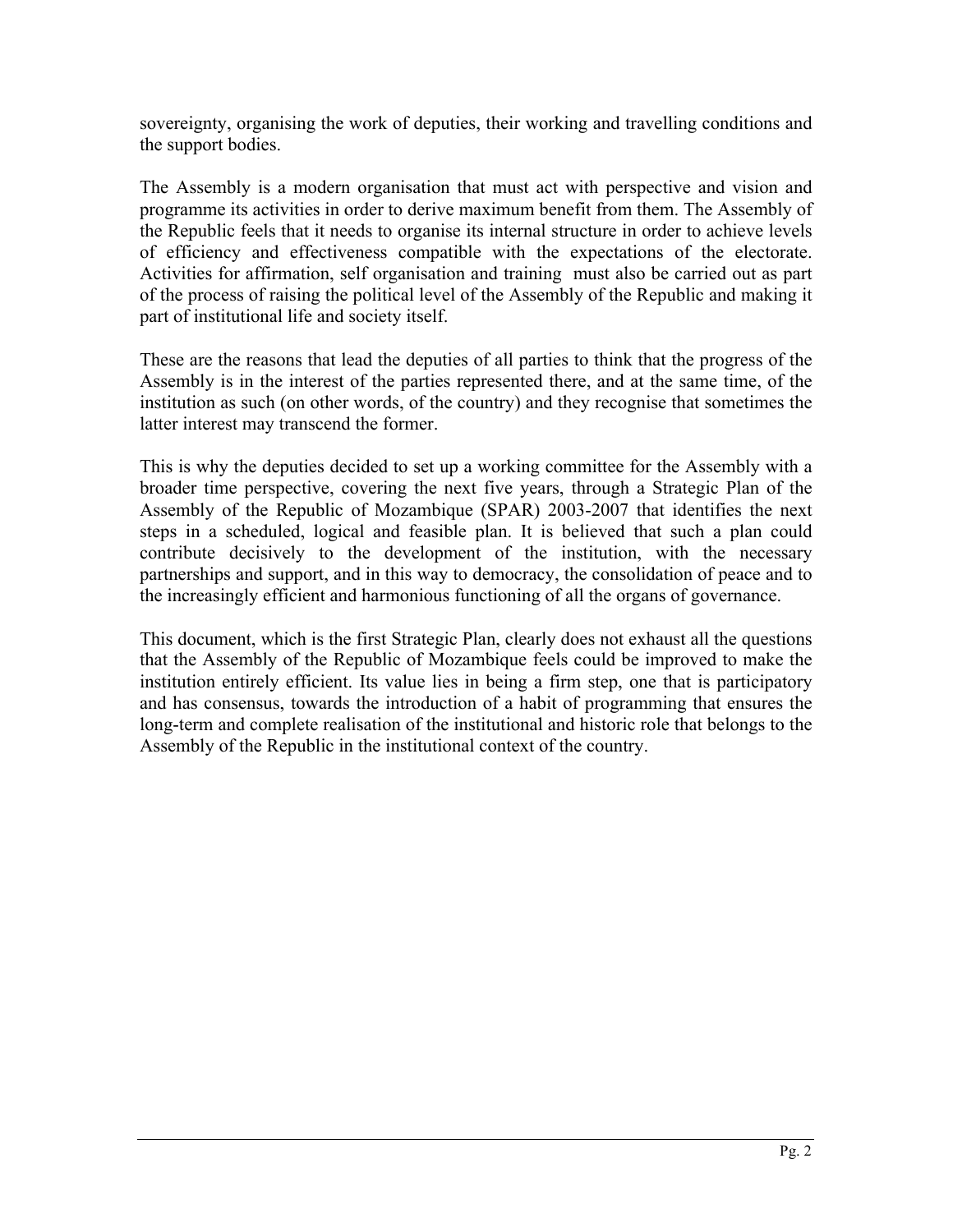### **A BRIEF HISTORY OF THE ASSEMBLY OF THE REPUBLIC**

The Assembly of the Republic is the highest legislative body in the country. It was created for the first time in 1977, when it was called the People's Assembly, the name it retained until 1990, the year in which the name changed to Assembly of the Republic.

During the 26 years of its existence, the Assembly of the Republic has been through various phases, according to the political, economic and social environment through which the country passed in that period.

The People's Assembly was created at a time when the country was governed by a oneparty state, a situation that lasted until 1994. The initial composition of the Assembly was provisional (31/8 to 01/09 1977) with 207 deputies selected by the Central Committee of FRELIMO. The general election of 1977 elected 227 deputies, who met twice a year in ordinary sessions of eight days, while extraordinary sessions were rare. It is important to note that at that time the deputies carried out their duties with no remuneration.

When the People's Assembly was established in 1977, a Standing Committee of the People's Assembly was also created to exercise legislative functions in the interval between plenary sessions of the People's Assembly, in accordance with the 1975 constitution then in force.

Under the 1975 constitution, the position of Speaker of the Assembly was occupied by the President of the Republic in an accumulation of functions. At the same time, technical and administrative support was provided by the Organising Group of People's Assembly Sessions, which functioned only for the purpose of organising the sessions of the People's Assembly. This group was formed on the initiative and under the coordination of the Ministry of State in the Presidency, which was responsible for organising the secretariat of the People's Assembly and the secretariat of the Council of Ministers.

Legislative initiative at that time came almost exclusively from the Council of Ministers, with the bills being drafted by civil servants in the ministries and their dependent institutions.

At that time, the functioning of the People's Assembly was marked by two main periods:

- a. The first occurred during the working committees, with participation by deputies and invited guests, where bills and other matters were in fact discussed.
- b. The second occurred in the session chamber and was a formal and ceremonial occasion when the proposals presented by the working groups were passed unanimously.

The functioning of the People's Assembly changed in 1983, when a general secretariat of the People's Assembly was created, under a director and with six or seven officials.

In 1986, the Standing Committee of the People's Assembly ceased to enjoy the constitutional prerogative of passing legislation. The duration of the sessions of the People's Assembly increased and three members of the Standing Committee began to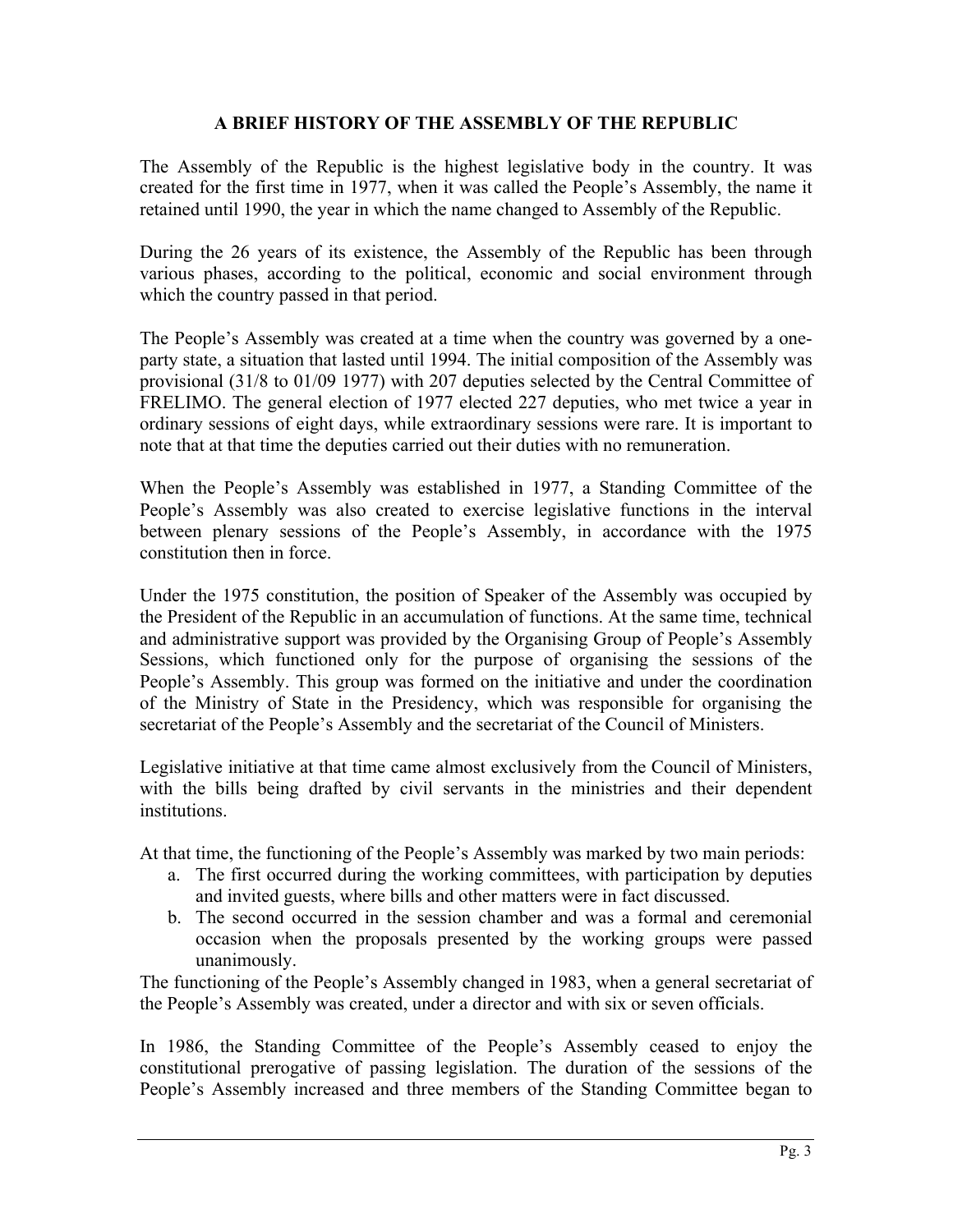perform their function full time in the Assembly, for the purpose of giving support and assistance to the Speaker.

In 1986, when the one-party system was still in force, the process of revising the 1975 constitution began. As a result of that revision, and with a view to decentralising powers, the position of Speaker of the Assembly was created (the Assembly had meanwhile changed its name to Assembly of the Republic), no longer occupied by the President of the Republic, but by an individual elected by the Assembly. The number of deputies increased to 249 effective deputies and 10 substitutes.

In 1987, the procedures of the Assembly were adjusted in accordance with the constitutional amendments of 1986, by means of its internal regulations approved in Resolution 10/87 of 21 September.

The general secretariat of the Assembly was made thoroughly professional and reorganised and in 1987 the Organisational Statutes of the General Secretariat of the Assembly of the Republic were approved by the State Administration Commission, along with Regulations on Professional Careers in the General Secretariat of the Assembly of the Republic, by dispatch from the Speaker of the Assembly of the Republic. The Statute of Deputy, new Internal Regulations on the Functioning of the Assembly of the Republic and its Organisational Statute were approved in 1988. However, the establishment plan of the General Secretariat of the Assembly of the Republic and of the former Provincial Secretariats was only approved in 1993.

Finally, the current phase is characterised by a multi-party system as a consequence of the General Peace Agreement signed in Rome in 1992 between the government of Mozambique and RENAMO. The deputies were elected in the first multi-party general elections in 1994. The 250 deputies in the current Assembly of the Republic, with a mandate until 2004, were elected in the second general elections in 1999.

On 30 April 2001, in Law 6/2001, the Assembly of the Republic approved a new Statute of the Assembly of the Republic, which mentions the principle of the division of competencies between the plenary and the committees on matters of approving bills, relations with the public and supervisory activities through the creation of a Petitions Committee.

The Committee on Modernisation of the Assembly of the Republic (COMAR), created in April 1996, had an important role in the modernisation of the Assembly. Working jointly, COMAR and the Standing Committee of the Assembly promoted the establishment of a network of consultants as part of a project on technical legislative assistance that supported the Technical Office of the Assembly of the Republic.

The competencies of the Assembly should be exercised in the context of its duty to guide and oversee the activities of the State and its bodies, and it should not try to take over from them in their management role, although it is often difficult to maintain such separation in the juridical sphere.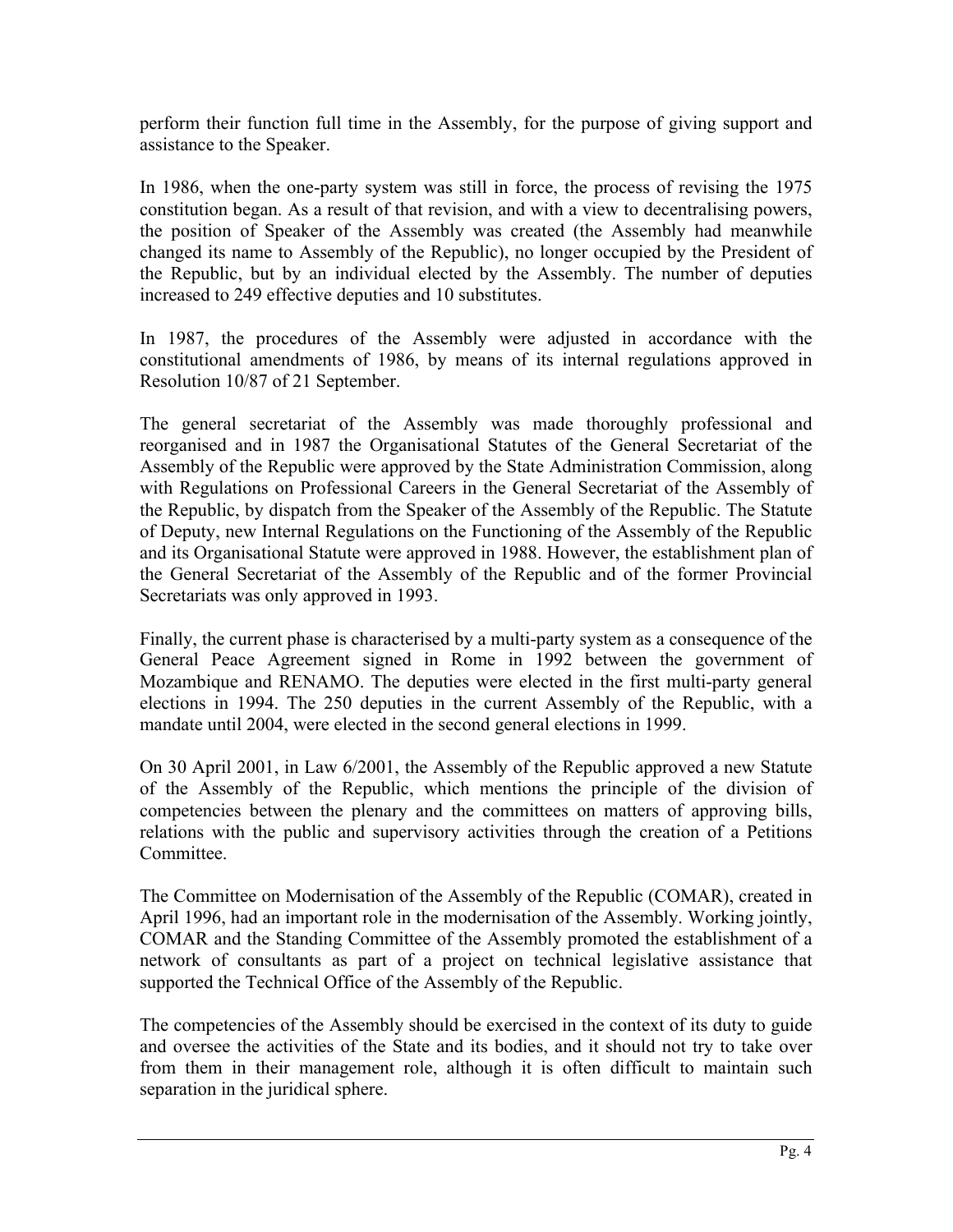**The competencies that are defined for the current Assembly are essentially the following:**

# **a. State structuring competencies**

This group of competencies refers to the capacity of the Assembly of the Republic to alter the constitution, to pass the electoral law, to define conditions of referenda, etc.

# **b. Competencies relating to the functioning of the State**

In this context there is the provision of a general nature, according to which the Assembly of the Republic determines the rules that govern the general functioning of the State.

# **c. Competencies relating to ensuring citizens' rights and liberties**

The Assembly of the Republic may, under exceptional circumstances, sanction the suspension of guarantees foreseen in the constitution. In attributing this competency to the Assembly, it avoids the possibility that a single person (in this case the President of the Republic) may dictate the fate of citizens' rights without consulting another broader body.

# **d. Competencies relating to public consultation**

While the decision on holding referenda and acts of public consultation is the responsibility of the President of the Republic, the Assembly has the role of making proposals on holding such acts.

## **e. Competencies on the approval and supervision of government policy**

The government programme has to be approved by the Assembly at the beginning of its legislature and it also has the duty to monitor its implementation, as well as assessing activity reports from the Council of Ministers.

## **f. Competencies on matters of territorial organisation**

The demarcation of borders and territorial division are competencies of the Assembly because of their importance to national security and relations between States.

# **g. Competencies in the areas of defence and security**

The Assembly essentially has the responsibility to define national policy on defence and security. Deliberations on such matters are preceded by a hearing with the National Defence and Security Council, which however, is defined as a consultative body of the President of the Republic in article 158.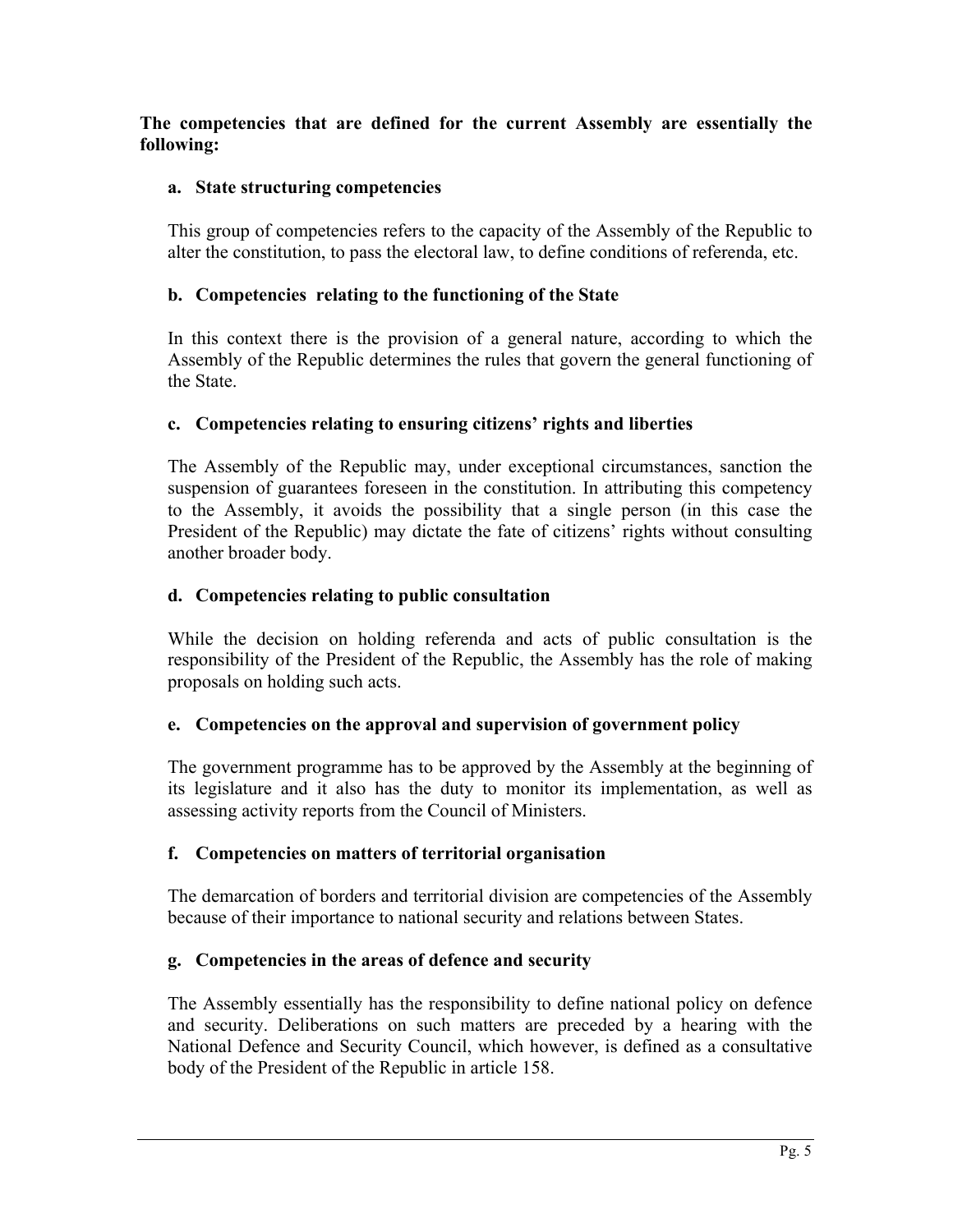## **h. Competencies in the appointment of heads of other organs of sovereignty**

The appointment of heads of judicial bodies – President and Vice President of the Supreme Court, President of the Constitutional Council and President of the Administrative Tribunal – have to be ratified by the Assembly.

# **i. Competencies in the definition of economic and financial policies**

Approval of the plan and the budget, as well as the adoption of measures that affect citizens, namely taxation policy, is the competency of the Assembly.

# **j. Essential competencies in matters relating to international State relations**

The Assembly has the responsibility to sanction or renounce international treaties negotiated by the government and or signed by the head of state. Treaties define major principles and impose greater obligations on States or solemnise alliances, govern situations of peace and constitute the principal form of international relations.

# **k. Competencies in matters of the implementation of penal measures**

Measures of clemency, such as amnesty and the remission of sentences, traditionally used to propitiate a climate of peace and harmony or to reduce overcrowding in prisons, are the competency of the Assembly.

## **l. Competencies of internal organisation**

The Assembly of the Republic has the power to organise itself internally, and it must do this within the framework of the constitution (article 135, paragraph 3), which stipulates the adoption of internal regulations, called Rules of Procedure, the adoption of Statute of Deputies, the creation of working committees and the election of the Speaker and the members of the Speaker's table (Standing Committee) as competencies of the Assembly.

## **In short, the competencies of the Assembly of the Republic may be divided into five main groups:**

- 1. Representing the electorate and acting as a focus for identification and linkage with voters.
- 2. Legislating on all matters, including revision of the constitution.
- 3. Supervising government work, which implies approving the government programme and monitoring its implementation.
- 4. Listen to and sound out the opinion of the electorate and of the public in general.
- 5. Organise itself for the performance of its tasks.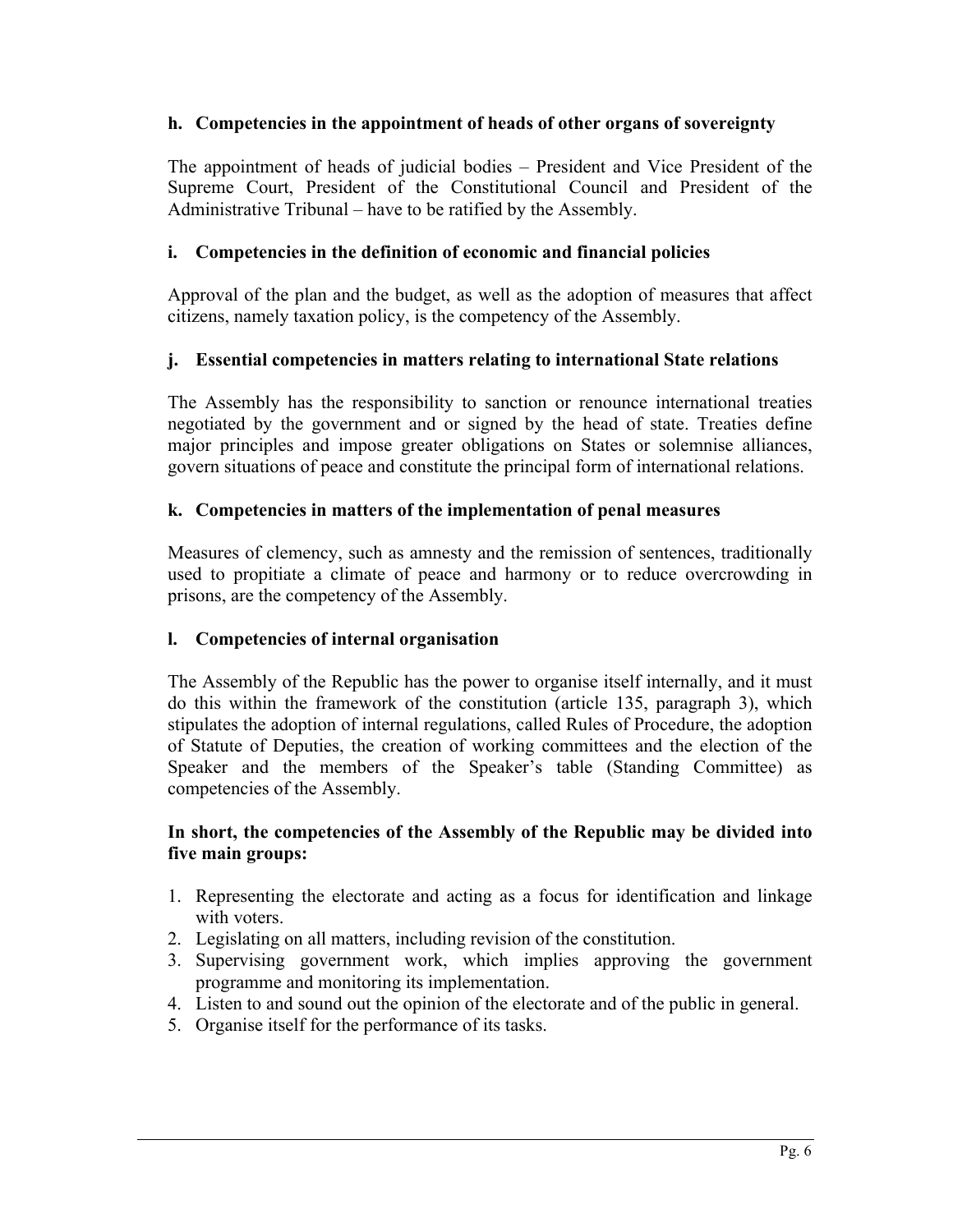## **ASSEMBLY OF THE REPUBLIC OF MOZAMBIQUE**

#### **MISSION**

The Assembly of the Republic of Mozambique, the country's highest legislative body, permanently expresses the opinion of the electorate on the country's problems, turning these sentiments into laws that progressively consolidate the rule of law, increase legal security and guarantee the protection of civil rights.

As the most representative platform of multi-party life, the Assembly of the Republic practices and develops democracy.

The Assembly of the Republic defends differences of opinion and promotes dialogue and harmonisation as the way to approach problems of peace, defence and the development of the country.

The Assembly of the Republic coordinates its activity with public institutions and with society.

The Assembly of the Republic exercises political control over the activity of the executive and collaborates with it so that government activity meets the needs of the people at all times.

The Assembly of the Republic recognises, accommodates and protects diversity, rising up against any discrimination based on religion, ethnic origin, race or gender.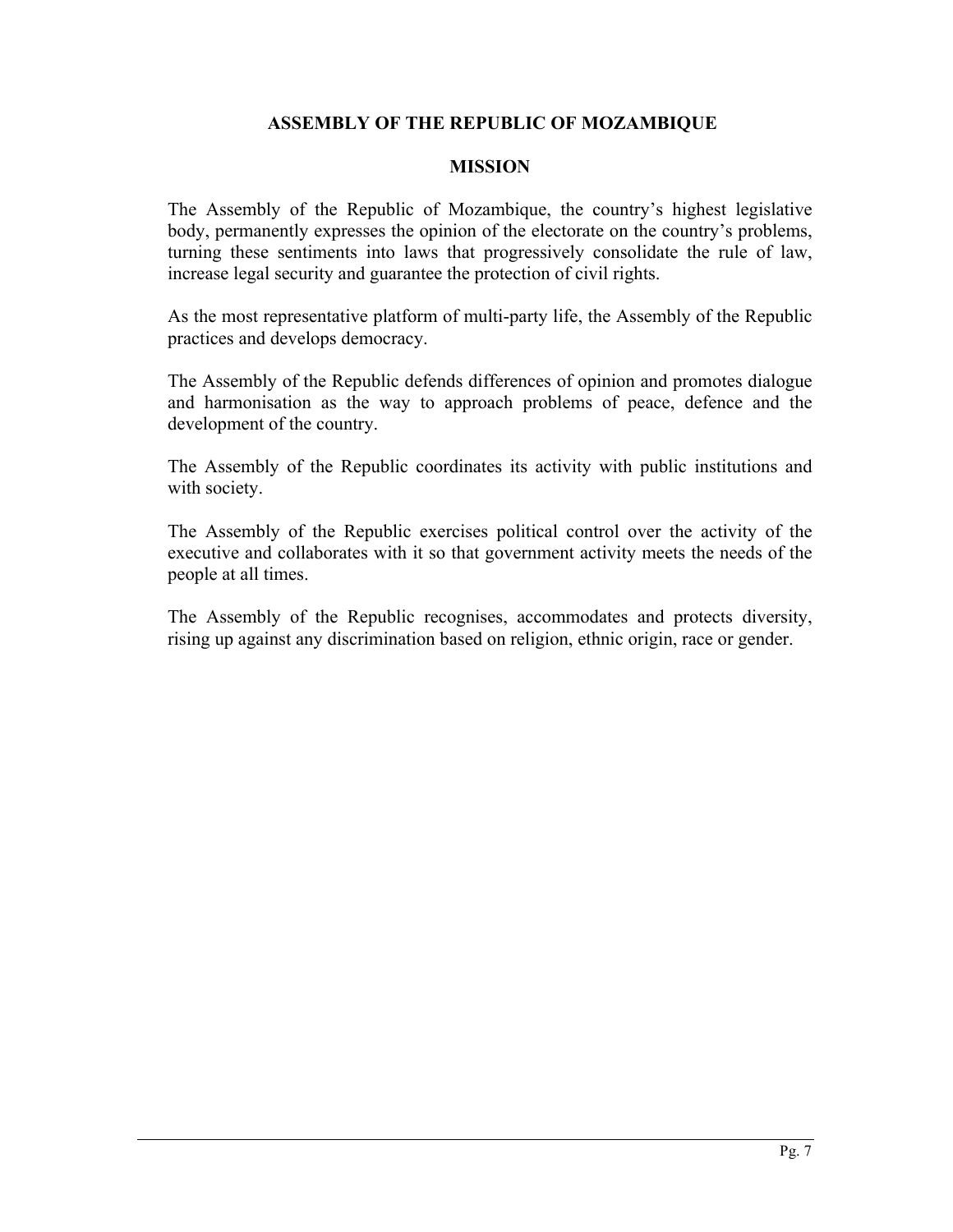## **INSTITUTIONAL ANALYSIS**

An institutional analysis is an indispensable and basic step in the preparation of a strategic plan for any institution. It is internationally accepted that to do this the SWOT (strengths, weaknesses, opportunities and threats) method should be employed, consisting of a two-stage analysis:

- listing the essential characteristics of the institution;
- combined analysis of these characteristics.

The essential characteristics must be identified under the four headings mentioned above and must be established with the utmost rigour in order to ensure a correct analysis. The combined analysis of these characteristics will provide the potential, constraints, vulnerability and problems of the institution.

These four parameters will constitute the basis for defining the specific actions and activities to be undertaken in order to strengthen the potential, avoid the constraints and vulnerability and minimise the problems. We will thus be able to define the strategic objectives of the institution's plan where the specific actions and activities will be defined.

The four basic characteristics identified as the basis for analysing and diagnosing the current situation of the Assembly of the Republic of Mozambique were:

# **1. CAPACITY (INTERNAL STRENGTHS) OF THE ASSEMBLY**

- Being the highest legislative body, having the power to alter the constitution and to initiate laws;
- Being elected by universal suffrage and representing the interests of society;
- Being the guarantee of the consolidation of the democratic process;
- Being the body that legitimises, structures and supervises the State (namely with the prerogative of approving the government budget and plan) and established powers relating to society and to the consolidation of national unity;
- Being institutionally the highest meeting point of multi-party life in the country, with sufficient openness to transmit an image of democratic practice to society;
- Being the guarantee of fundamental civil rights and liberties;
- Having the competency to ratify the appointment of the heads of the organs of sovereignty;
- Benefiting from differentiated treatment that allows adequate resources to be gathered in order to achieve efficiency and effectiveness in work, with relatively qualified human resources and with the possibility of promoting training for its workforce;
- Having capacity to legislate on its own initiative and the exclusive power to pass laws on matters of national interest;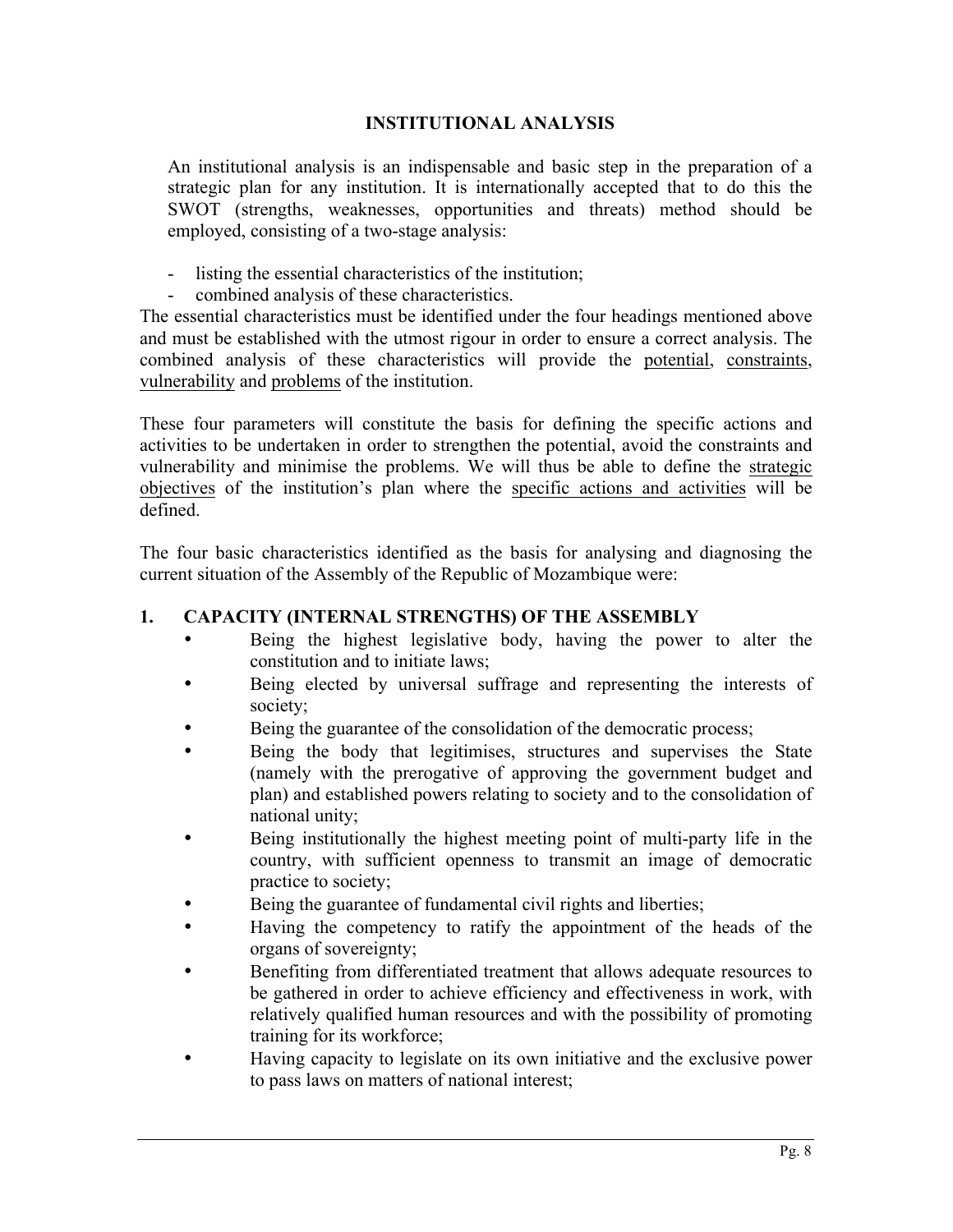- Being able to count on the participation of citizens by means of consultations, hearings and petitions;
- Having a high level of female representation among the deputies;
- Possessing its own infrastructure suited to its functions.

# **2. INTERNAL WEAKNESSES**

- Inadequate organisational statute, non-existent internal regulations, outdated career and salary systems approved for the general secretariat of the Assembly of the Republic, which does not facilitate the effectiveness of the work of the institution;
- The Assembly of the Republic has a relatively recent tradition as a multiparty body;
- The functioning of the Assembly (legislative power) is too dependent on the executive;
- Relations between the Assembly and other bodies of sovereignty are not through an established and structured system;
- The internal structure of the Assembly is not well enough organised that it can truly exercise its capacity to control and supervise government activity;
- Deputies are put on committees for reasons other than their qualification to do the job expected of them;
- The period of working in plenary is too short for existing needs, with a consequently low output of laws;
- The presence of the Assembly in the country's constituencies (through its deputies) is hampered by financial constraints;
- The Assembly does not have the capacity to make the legislative process flow and to organise the selection of bills;
- A lack of means of communication leads to the isolation of deputies from the Assembly when they are in their constituencies;
- The assembly suffers from a lack of working resources in terms of infrastructure (including accommodation for deputies from outside Maputo), computers, technology, transport etc.;
- The procedures followed inside the Assembly are characterised by a sluggish bureaucracy (particularly the great delay between the debates and the availability of their summaries for consultation);
- The Assembly does not have computerised databases for rapid consultation on matters of interest to its work;
- The financial area of the Assembly suffers from a lack of effective control;
- There is no institutionalised profile of a deputy of the Assembly of the Republic nor a "Deputy's Code of Ethics" that might generate conduct and respect compatible with the status of deputy;
- Some of the auxiliary staff of the general secretariat of the Assembly are characterised by youth, inexperience and little technical and professional qualification;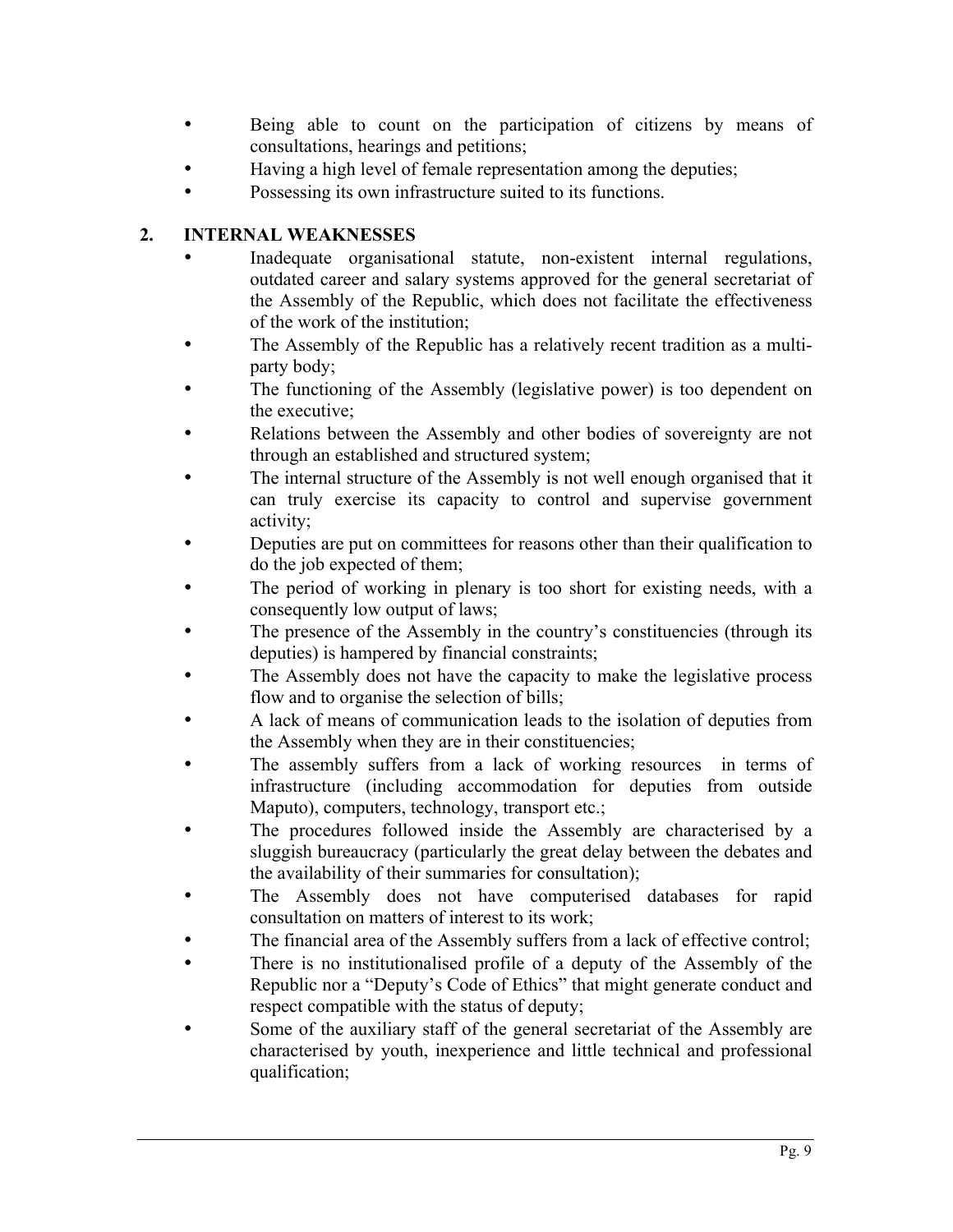- There are no policies on technical and professional training and human resource management;
- The Assembly is characterised by a weak capacity to develop institutional relations at international level;
- Although women are strongly represented in the Assembly as a whole, their presence is weak in the working committees;
- The Assembly has no means of publicising activities on the political platform in order to project itself in public opinion (namely little development of an Assembly "journal" or "bulletin").

# **3. EXTERNAL OPPORTUNITIES**

- Society manifests a genuine desire for peace and reconciliation;
- The Assembly is accepted as a forum for deliberation and a factor favouring harmony;
- The mass media provide an opportunity for the Assembly to project its image in society;
- The Assembly has the possibility to publicise its work and assess the impact on society through the deputies themselves throughout the country;
- The Assembly has the possibility of establishing fruitful relations with the electorate, society in general and national and foreign organisations and institutions;
- As the guarantee of the consolidation of peace and democracy in Mozambique, it attracts the interest and support of organisations and institutions that promote these values, thus providing an opening for good international relations.

# **4. EXTERNAL THREATS**

- The executive and other State powers minimise the institutional role that effectively belongs to the Assembly as the highest legislative, controlling and supervisory body;
- Some partners exert pressure to impose a given model of functioning, restricting the freedom for self-organisation;
- There is no permanent system for relations between the Assembly and other State powers;
- Imperfections in the electoral system;
- Weak links between the deputies and their constituencies;
- There is doubt that the Assembly can meet expectations, namely in fulfilling its mission;
- Criteria for the selection of Assembly deputies do not ensure its complete functionality;
- The public has a very poor understanding of the channels through which citizens can appeal to the Assembly and of their rights of petition;
- The mass media largely and in practice are taking over the function of the body supervising the powers and because they focus on what is unusual and spectacular and centre their attention almost exclusively on the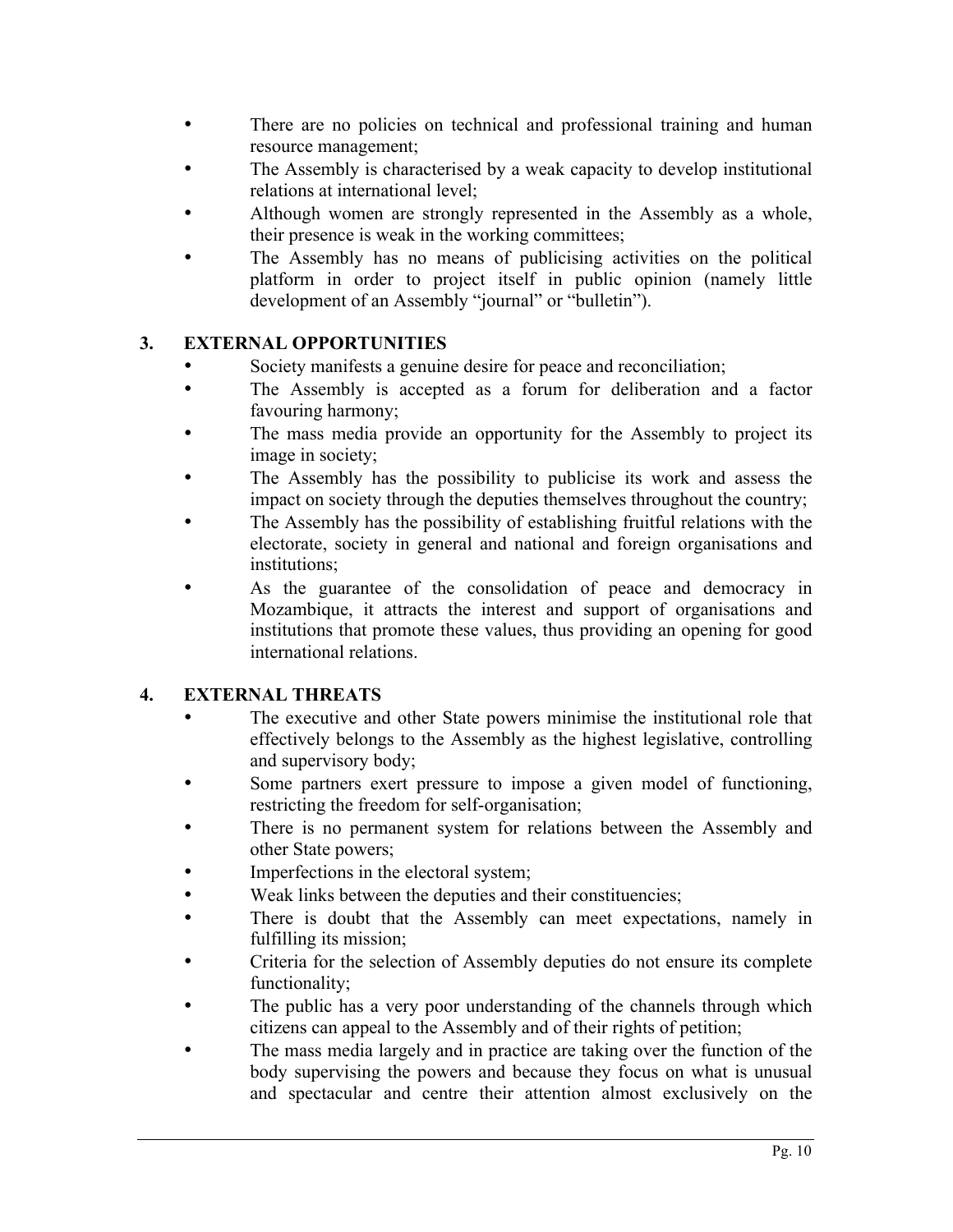interests of the large urban centres, by degrees they can influence the direction of parliamentary work, diverting it more and more from the major interests of truly national scope;

The mass media and the telecommunications network have deficient coverage of the national territory, causing difficulties for (and ignorance of) the work of the Assembly and making for weak links between the Assembly and the electorate.

**These were the essential characteristics that it was possible to ascertain under the four headings necessary for the first stage of institutional analysis, after which the second stage of the process was conducted, including cross reference, necessary to reach the findings of the analysis.**

Thus the first step was to identify the *potential* of the institution, what is possible by combining its capacity (internal strengths) with external opportunities. For example:

- ! The fact that the *Assembly of the Republic is the highest legislative body, and has the power to initiate laws and alter the constitution of the Republic,* combined with *its possibility to publicise its own work and assess the impact on society and throughout the country through the deputies themselves,* indicates the potential to *get the population to participate in debates of major relevance to the country;*
- ! The fact that the *Assembly is the guarantee of the consolidation of the democratic process*, combined with its *facility to project its image in society through the media,* opens up the possibility of *using radio and television broadcast time to publicise its work and topics related to democratic political education;*
- ! As the *Assembly is the most important institution serving as a meeting point of multi-party life, and can project its image to society through the mass media and maintain fruitful relations with the electorate, society and national and foreign organisations and institutions,* it consequently has the potential to *ensure that debate among the various parties becomes an efficient constructive force in the country's political, social and economic development.*

Then the *constraints* on the Assembly were sought; these result from possible lost external opportunities because of internal weaknesses, for example:

! One of the constraints on the Assembly of the Republic is its *difficulty in timely legislative activity that meets the expectations of society.* The is due essentially to the fact that *the period of plenary work is too short for existing requirements, with a consequently low output of legislation,* which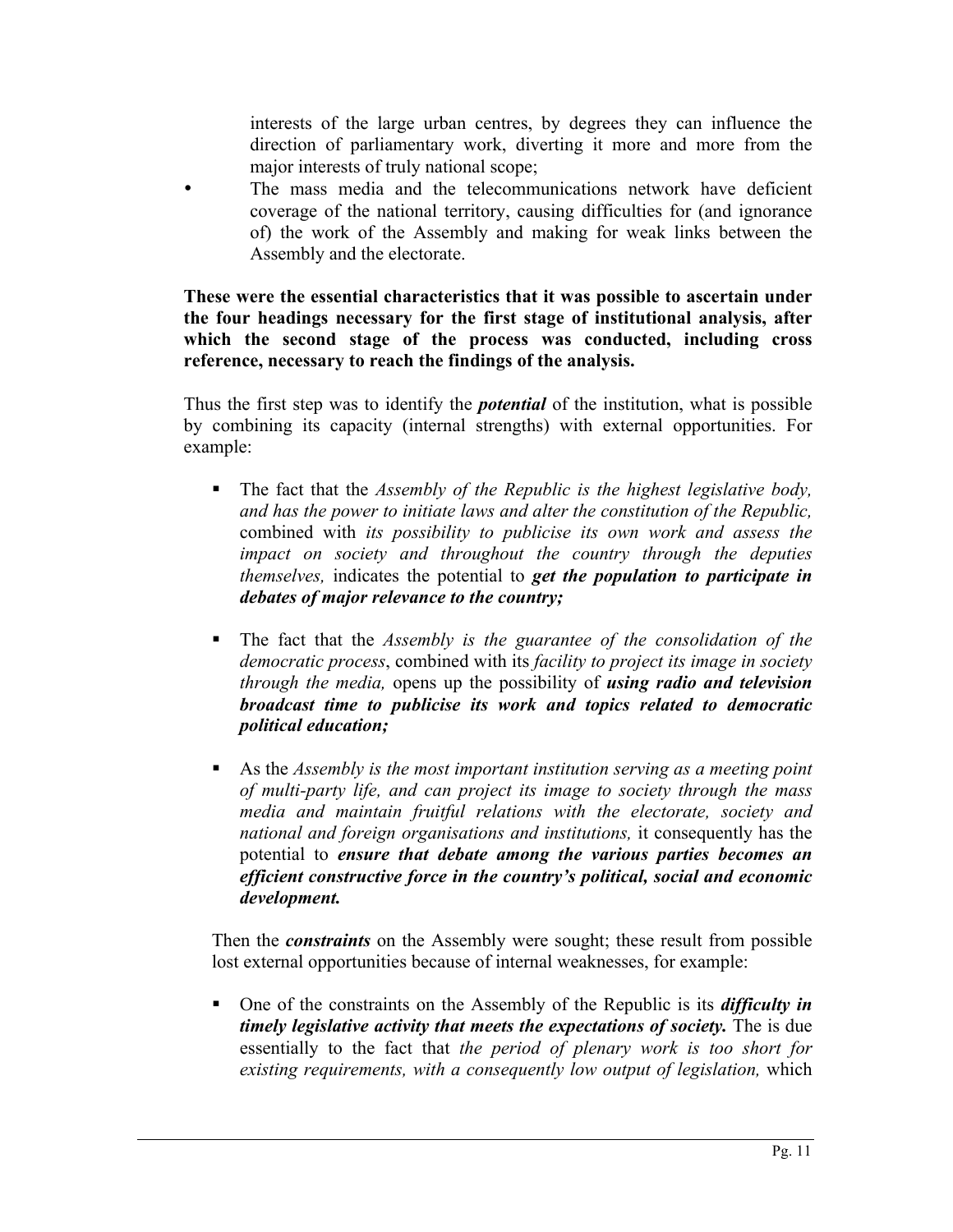means that the best is not made of opportunities *(i) for a fruitful relationship with society and (ii) for facility of social projection through the media;*

! The weakness described as *low capacity to develop institutional relations at national level* hampers the Assembly's opportunity of being the *guarantee of the consolidation of peace and democracy in Mozambique (thus attracting interest and support from organisations and institutions that support these values)* thence resulting in the constraint of *a low level of cooperation between the Assembly and these organisations and institutions, both national and international.*

The *vulnerabilities* derive from the effects that external threats could cause an institution if its internal strengths were not suitably nurtured, making the institution more vulnerable to external threats. Thus in the case of the Assembly of the Republic, for example:

- ! One of the capacities of the Assembly is *being the country's highest legislative body, having power to alter the constitution and initiate laws.* However, this capacity is hampered by the *minimisation by the executive and other State powers of the institutional role that effectively belongs to the Assembly of the Republic as the highest legislative, controlling and supervisory body.* From this the vulnerability arises of the Assembly noting *difficulties in the exercising the initiation of law by the Assembly in areas that are not specific to other sectors;*
- ! Two other major vulnerabilities are the *weak capacity to receive information coming from society and the consequent lack of timely action* and the *lack of effective mechanisms to reach a true understanding of the problems and aspirations of citizens.* These vulnerabilities arise from the failure to exercise many internal strengths of the Assembly effectively, which crumble in the face of external threats, such as *(i) the weak links of deputies to their constituencies, (ii) deficient coverage of the country by the media and the telecommunications network, creating difficulties for (and ignorance of) the work of the Assembly (iii) very scant knowledge by the public of the channels through which citizens may appeal to the Assembly and of their rights of petition.*

When the internal weaknesses of an institution are aggravated by the external threats to which it may be subjected, then the real *problems* arise. In the case of the Assembly of the Republic, the cross referencing exposed such problems as:

! The fact that *the tradition of the Assembly of the Republic being a multiparty body is recent and its deficient presence in the country's constituencies* cause it to succumb in the face of the threats of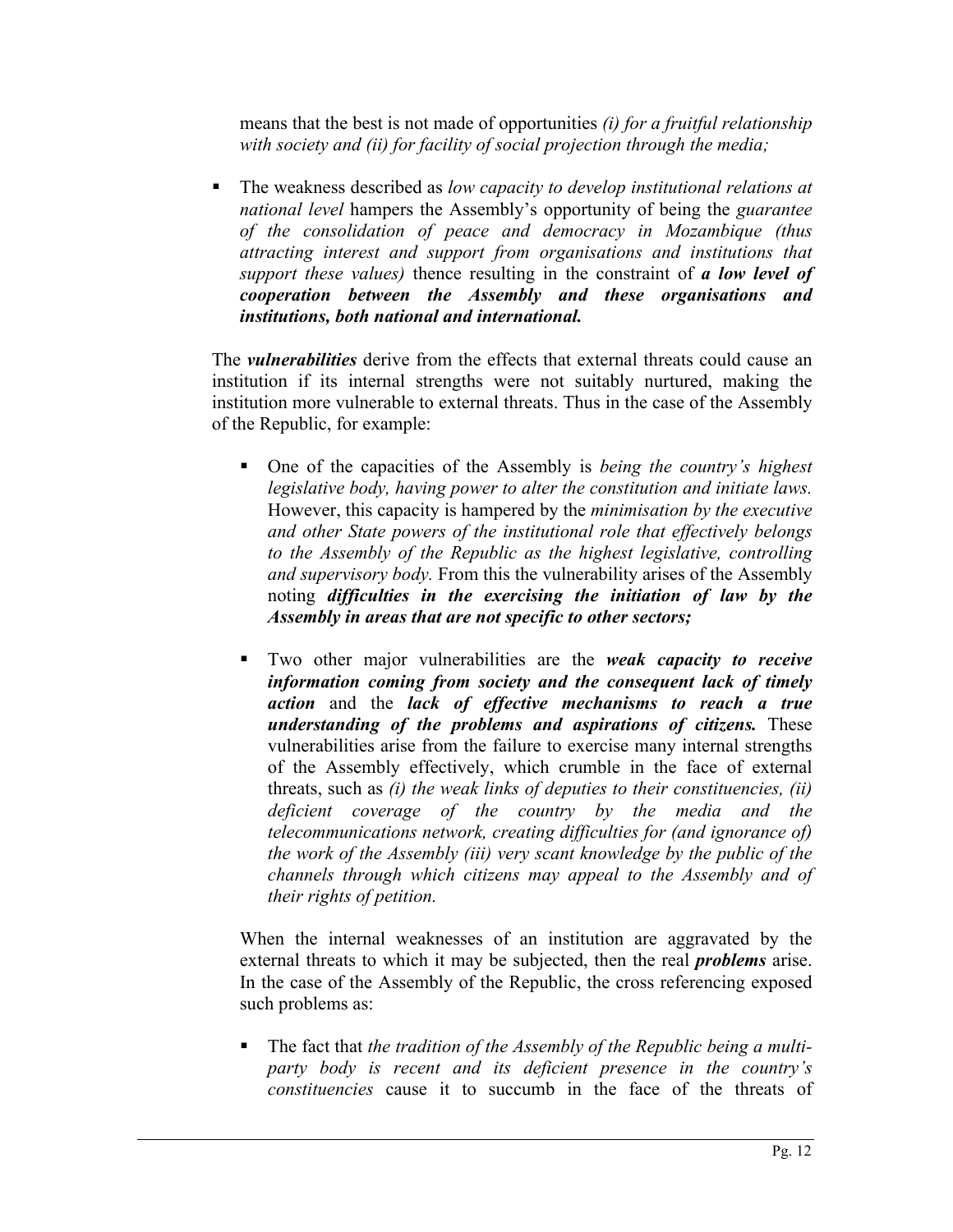*minimisation by the executive and other State powers of the institutional role that effectively belongs to the Assembly of the Republic as the highest legislative, controlling and supervisory body* and the *doubt that the Assembly of the Republic can meet expectations, namely in the fulfilment of its mission,* creating a first problem: *weak capacity in the Assembly of the Republic to project an image to the electorate of constructive multi-party life.*

! *The period of plenary work too short for the existing needs,* with a consequently *low output of legislation and the non-existence of capacity to make the legislative process flow and to organise the selection of bills,* combined with the *non-existence of a permanent system of relations between the various State bodies and the Assembly of the Republic* result in the problem of *the incapacity of the Assembly of the Republic to match the rate of change that the country is experiencing, in terms of legislative output.*

More examples could be given to demonstrate how to identify the different potential, constraints, vulnerabilities and problems of the Assembly of the Republic, but the examples given were thought to be enough to allow a full understanding of the methodology followed, without making reading the document wearisome (the complete system that was followed may be consulted in annexe 2).

**The following topics relating to the current situation of the Assembly of the Republic were diagnosed, therefore, as the summarised findings of the analysis made, within the four parameters established:**

# **POTENTIAL**

- Passage of legislation supporting the establishment of truly democratic administration and management in the country
- Guaranteeing the correct scaling of the established powers and rigorous compliance with the law, either on its own initiative or by means of petitions made by citizens, or both
- Demanding that the executive power clearly indicate in a timely fashion Mozambique's position on matters of international policy
- Ensuring that the culture of democracy is deepened
- Ensuring political debate among the different parties as an efficient and constructive force in the country's political, social and economic development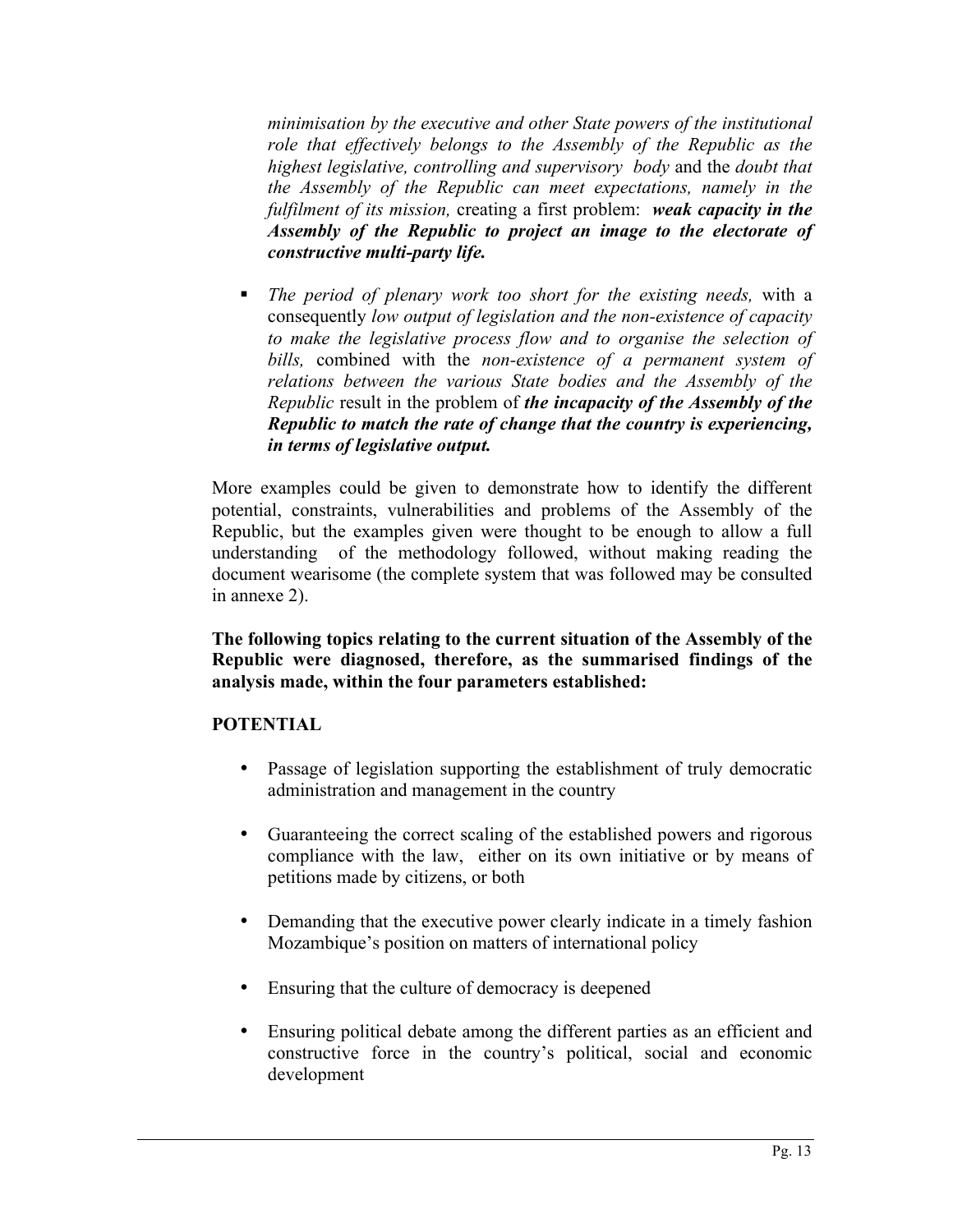- Ensuring that citizens exercise their duties and rights effectively
- Using the channels of consultation and petition as the basis for legislating on matters of national interest
- Promoting public participation in debates of major relevance to the country
- Taking public opinion polls at local, regional or national level
- Making fruitful partnerships for the development of the mission itself
- Attracting support for the development of projects in the political sphere with impact on the maintenance of peace and the consolidation of democracy
- Promoting joint work with organisations and institutions that fight in the defence of civil rights
- Taking broadcasting time on radio and television to publicise its work and topics related to political and democratic education
- Ensuring freedom of the press in Mozambique
- Conducting consultations with organisations and institutions of international law.

# **CONSTRAINTS**

- Difficulty in having timely legislative action that meets the expectations of society
- Low capacity to organise systematic contact between the deputies and the electorate/society and to transmit concerted positions abroad as the highest legislative body
- Lack of time available to organise consultation and interaction with society, organisations and institutions
- Major differences in career path and education among the various deputies, hampering productivity in the work of the Assembly
- Weak relations with the media and poor use of them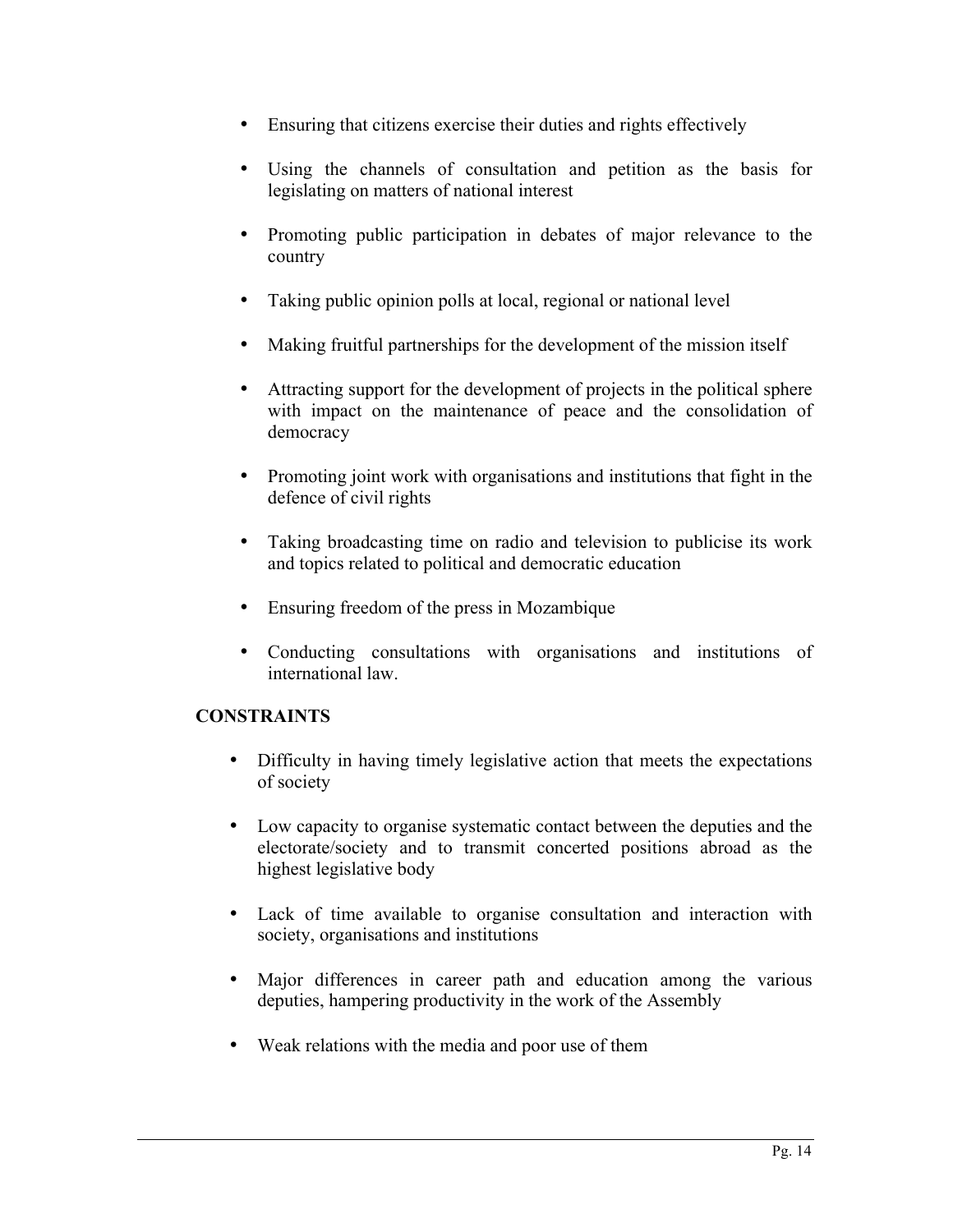- Little possibility of developing its own means of publicising the activities of the Assembly
- Low level of cooperation between the Assembly and organisations and institutions, both at home and abroad
- While the representation of women in the Assembly of the Republic is significant, there is no practical tradition of current work (namely in the committees)

# **VULNERABILITIES**

- Difficulties in exercising the power of the Assembly to initiate law in areas that are not specific to other sectors
- Lack of effective mechanisms for reaching a true understanding of the problems and aspirations of citizens
- Weak capacity to receive information coming from society and a consequent failure to act in a timely fashion
- Difficulty of expanding the work of the Assembly of the Republic to the whole country, with the consequent risk of delaying development of the democratic process

# **PROBLEMS**

- Not enough financial resources for the work of the Assembly of the Republic, namely to programme activities for the deputies in the periods between plenary sessions
- Scant capacity in the Assembly of the Republic to match the rate of change that the country is experiencing, in terms of legislative output
- Difficulty in placing the Assembly in the political and social position that it should occupy, according to its mission
- The lack of definition of an institutionalised profile of a deputy that provides parties with criteria for the selection of their candidates for that function
- The deputies scarcely assume their real function as defenders of the law and of the interests of society
- Doubt in society about the capacity of deputies to intervene in the political, social and economic life of the country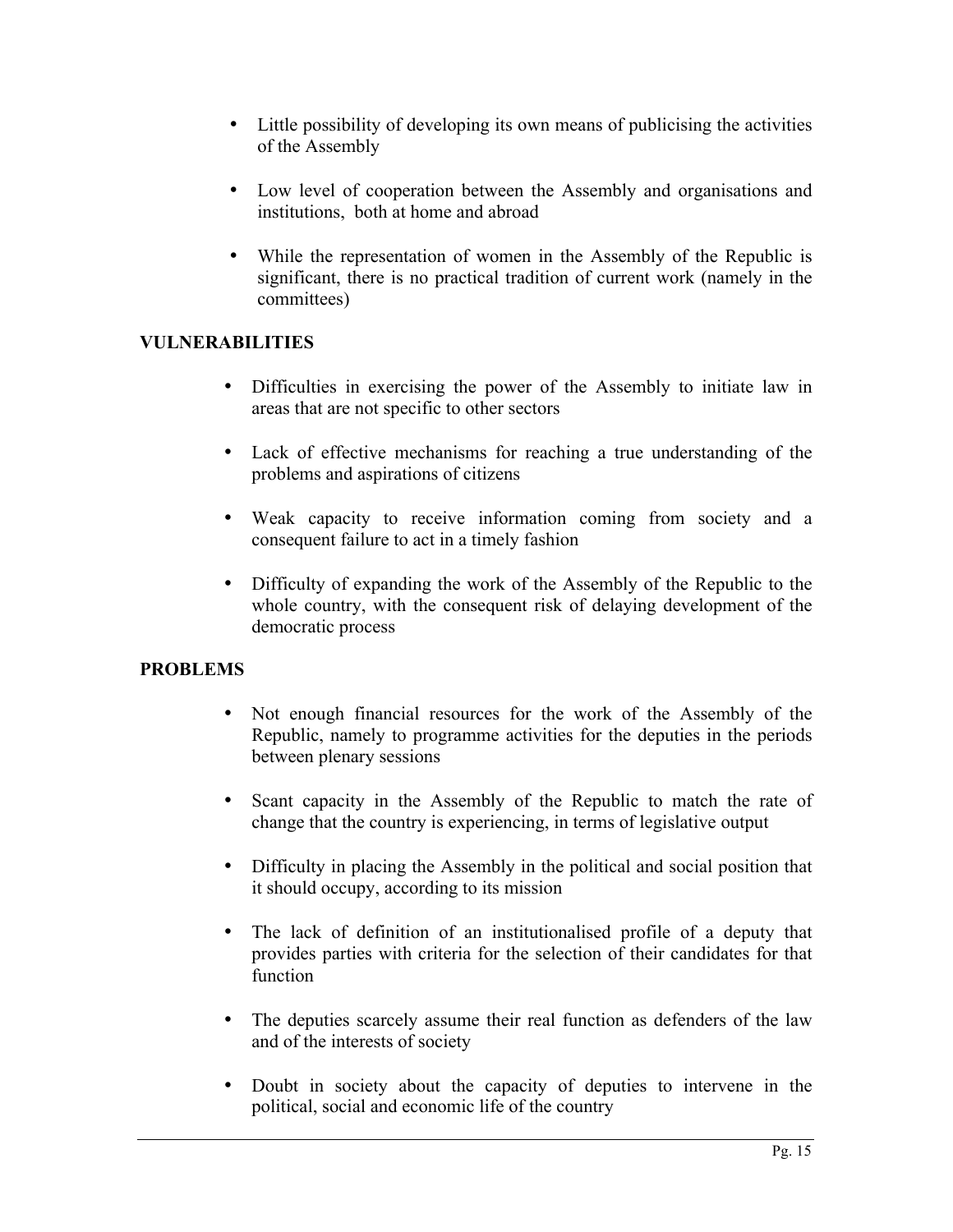- Lack of professional and work prospects to motivate the staff of the general secretariat of the Assembly of the Republic
- Poor effectiveness of the internal work of the Assembly of the Republic, allowing diversions from the need for continuous intervention in society in the interests of the country
- Few activities for training of deputies at the beginning of each legislature
- The lack of a coherent training policy for auxiliary staff
- The media transmitting to the public more of the sensationalist aspects and of the defective internal organisation of the Assembly of the Republic rather than about the positive work performed by that body.

**The analysis presented above allowed the definition of specific actions and activities to be developed, with a view to strengthening the capacity and potential of the Assembly of the Republic, reducing its weaknesses and vulnerabilities and minimising its problems.**

**Dividing these specific activities and actions into groups also made it possible to define the strategic objectives of this plan for a set period of time, with a view to the institution fulfilling its mission.**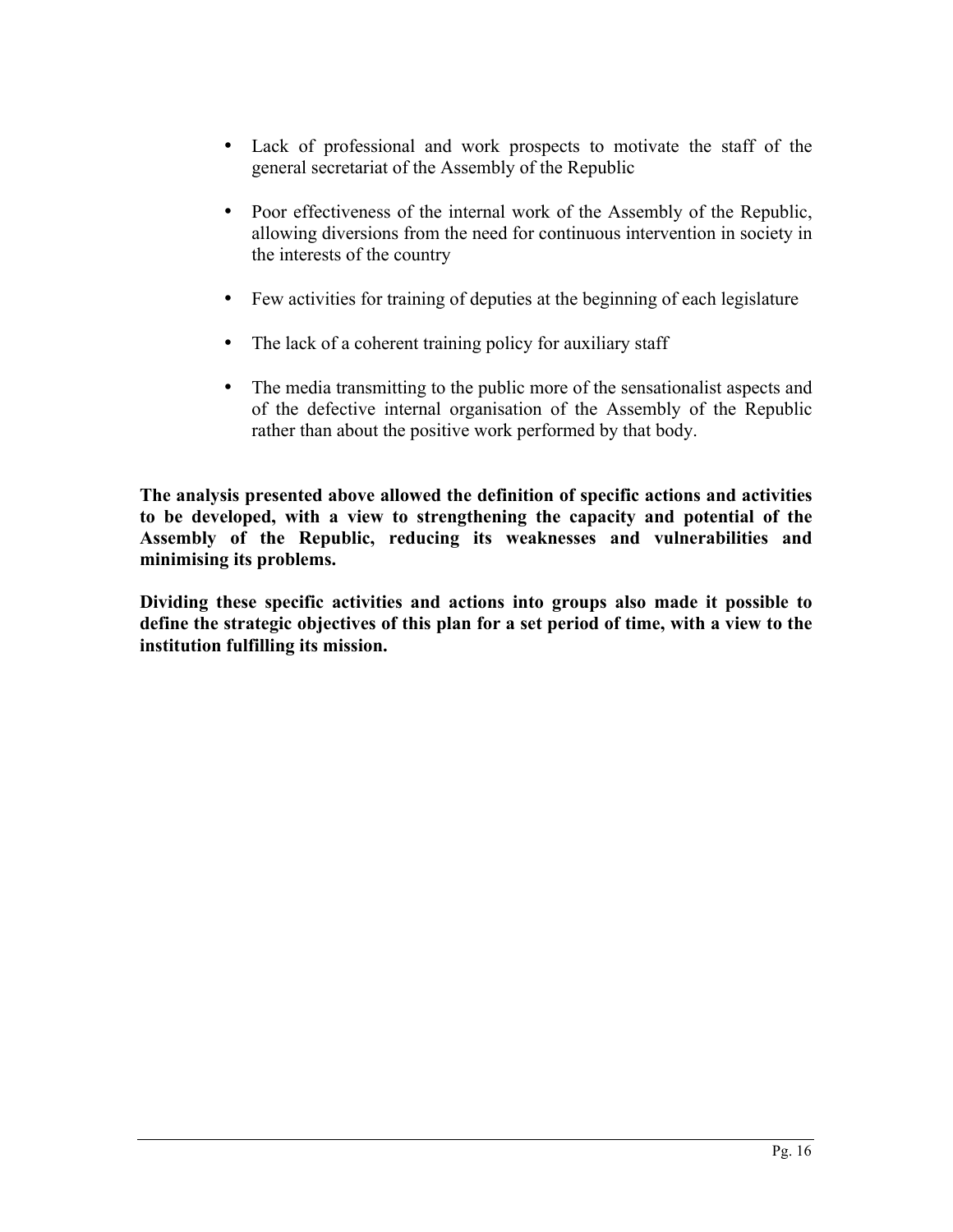## **STRATEGIC OBJECTIVES**

The **strategic objectives** of an institution's plan are set as a series of great targets to be achieved during a given period of time, in order that the defined mission may be gradually accomplished.

In order that these targets/objectives may be achieved, there is need to define a series of **activities** to be undertaken and which include groups of **specific actions**. Thus the implementation of these activities and specific actions moves forward to the final objective of the Strategic Plan, which is to raise the institution to a higher level of functionality and faster development, greater than could be achieved with simple annual development plans and always following a safe path towards effectively accomplishing the mission for which it is responsible.

The activities and specific actions fell under six major topics that in the end represent the strategic objectives, which should be established as the foundation underlying this plan. These objectives may be defined as follows:

| <b>Strategic Objective 1:</b> | Put the Assembly in the institutional position that belongs<br>to it within the democratic constitutional framework.                                     |
|-------------------------------|----------------------------------------------------------------------------------------------------------------------------------------------------------|
|                               |                                                                                                                                                          |
| <b>Strategic Objective 2:</b> | Raise the quality of monitoring activity of the executive by<br>the Assembly of the Republic.                                                            |
|                               |                                                                                                                                                          |
| <b>Strategic Objective 3:</b> | Strengthen the links of deputies to their constituencies with<br>a view to strengthening participatory democracy.                                        |
|                               |                                                                                                                                                          |
| <b>Strategic Objective 4:</b> | Promote a parliamentary culture of peace, tolerance and<br>constructive debate to match the spirit of impartiality in the<br>auxiliary support services. |
|                               |                                                                                                                                                          |
| <b>Strategic Objective 5:</b> | Strengthen capacity building in the Assembly of the<br>Republic as an institution with a view to maximising work<br>efficiency.                          |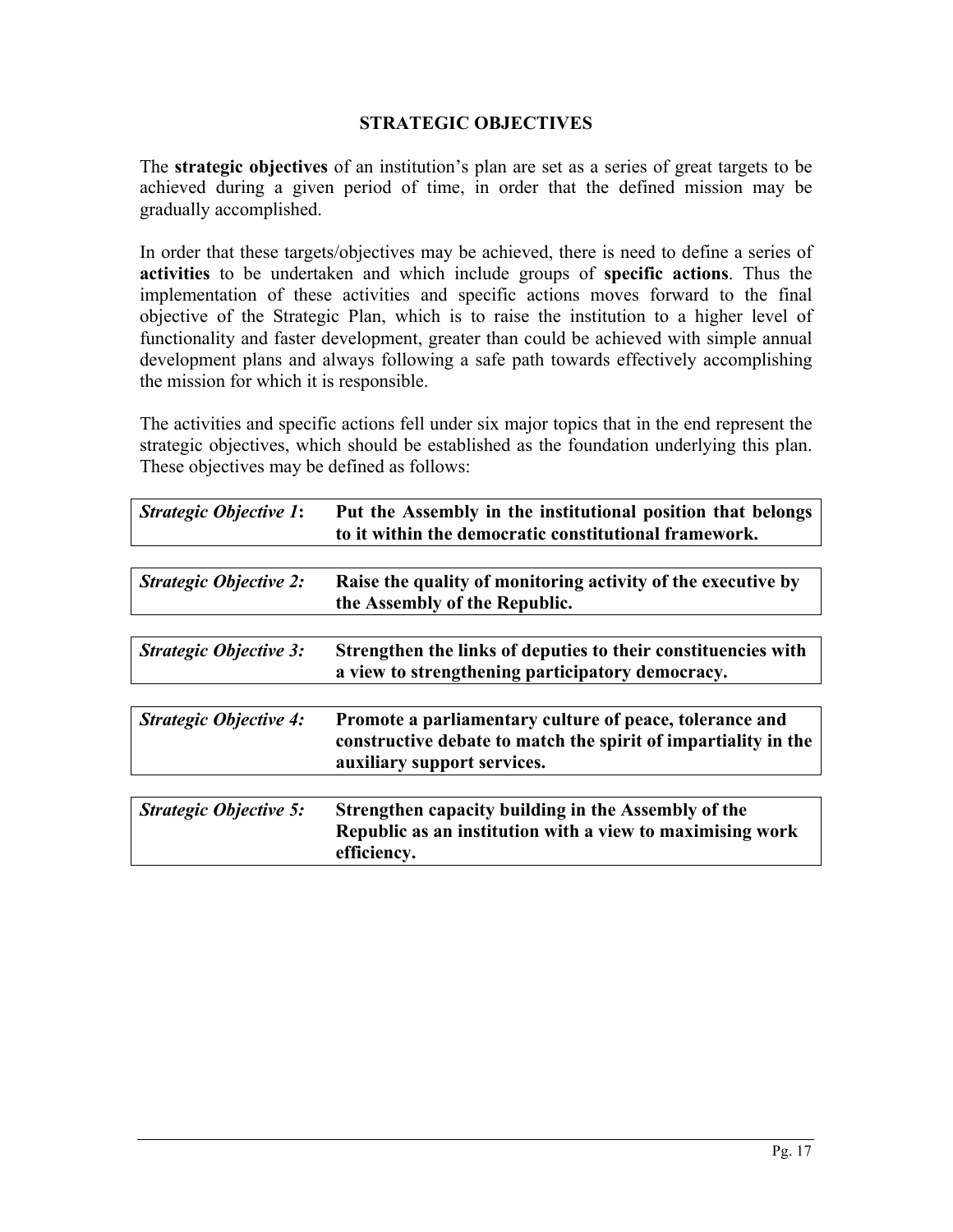# **STRATEGIC OBJECTIVE 1:**

# **PUT THE ASSEMBLY IN THE INSTITUTIONAL POSITION THAT BELONGS TO IT WITHIN THE DEMOCRATIC CONSTITUTIONAL FRAMEWORK**

The Assembly of the Republic, as the highest legislative body and the main platform for multi-party life in the country, occupies a place of prominence among institutions in defence of national interest, in the establishment of the rule of law, the development of democracy and the preservation of peace.

The Assembly of the Republic is the body where the political wills and sentiments of the country meet through the parties and it occupies the singular position of being the sole State body that possesses such characteristics. In present day conditions, because it is the forum where the positions of groups formerly involved in conflict are expressed, the Assembly has played a decisive role as the platform for opposing interests that may be dealt with in discussion and dialogue. Its role as the guarantee of peace is therefore fundamental and the position of the Assembly among the range of institutions should reflect this role and importance.

However, in its day-to-day practice, its self-assertion as an institution and its national mission still lack the mechanisms and resources that allow it really to rise to the place of distinction that it should have. This is a position that must be won. The Assembly of the Republic must exercise to the full the powers conferred on it by the constitution and other legislation, on the one hand, while on the other, its relations with the remaining State bodies, namely bodies of sovereignty, must be ruled and governed on the basis of recognition of the institutional position that each one holds within the framework of the constitution. The reason for establishing this first strategic objective is to furnish the Assembly of the Republic with the capacity to perform its functions well and establish norms for the procedures governing relations between institutions, including mechanisms and resources.

For this purpose, the following activities are foreseen:

## **1 Development of programmed operations with defined legislative objectives**

## **1.1 Establishing annual plans for the legislative and substantive output of the Assembly**

The Assembly of the Republic needs to have annual working plans aiming for the most fruitful and optimum use of the time available, with work being of greater quality and effectiveness. An evaluation each year of the life of the country must lead to the Assembly to set out general guidelines for activity in the following year, as regards legislative action and others to be given priority.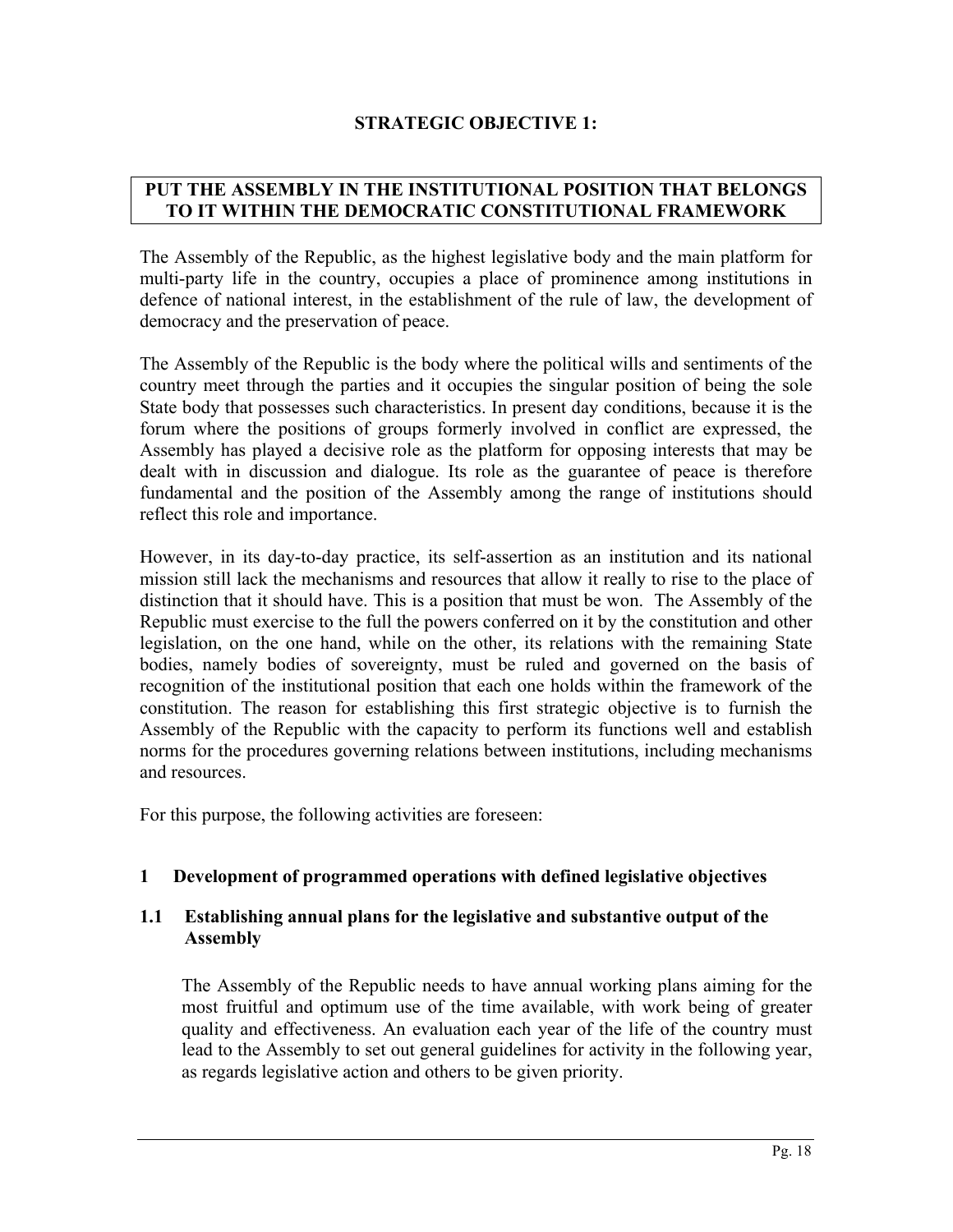### **1.2 Review the laws on structuring and establishing standards of the State**

Following on from the previous activity, it is important to identify the organisational and functional structure of the government and of the State, matters that should be reviewed in order to ensure the establishment of structures and hierarchies that are flexible and efficient and facilitate the development of democracy.

## **1.3 Review outdated legislation**

Part of the legislation still in force in Mozambique is out of place in the climate of democracy, development and liberty that it is intended to pursue. It therefore becomes necessary to review all the legislation unsuited to the development of democracy and the consolidation of peace and to safeguarding civil rights and duties in Mozambique, especially as regards equality and the full exercise of rights and fulfilment of duties, both in relations with the State and public administration and between private individuals.

# **2 Raising the capacity and performance of the Assembly of the Republic**

# **2.1 Evaluation of the length of the working time of the Assembly**

It has been noted that the Assembly has problems in passing legislation in good time and adequately enough to meet the expectations of society. One factor is the lack of time allocated to parliamentary sessions (among the countries of the Community of Portuguese-speaking Countries, for example, the period of parliamentary work in Mozambique is only matched in Guiné Bissau and Sao Tome and Principe – 4 months, Angola and Portugal having 8 months and Brazil 10 months).

## **2.2 Improve productivity of the work of the plenary sessions and committees**

This specific activity is aimed at improving the exercise of parliamentary functions, namely legislating, so that the Assembly may legislate more and better, in good time and adequately, according to the expectations of society. This begins with an evaluation of the current level of productivity and effectiveness of work, but could include, where necessary, an increase of working time, of either the plenary sessions or the committees or both. A pre-set programme of work for the committees in the intervals between parliamentary sessions would allow productivity of the plenary sessions to be raised, and for this reason, it could be a matter to implement in the next legislature. The government's programme of proposed legislation must be known in time so that the working committees may programme receiving and examining it. Joint seminars with legislators and members of the executive could be scheduled. At the same time, a qualified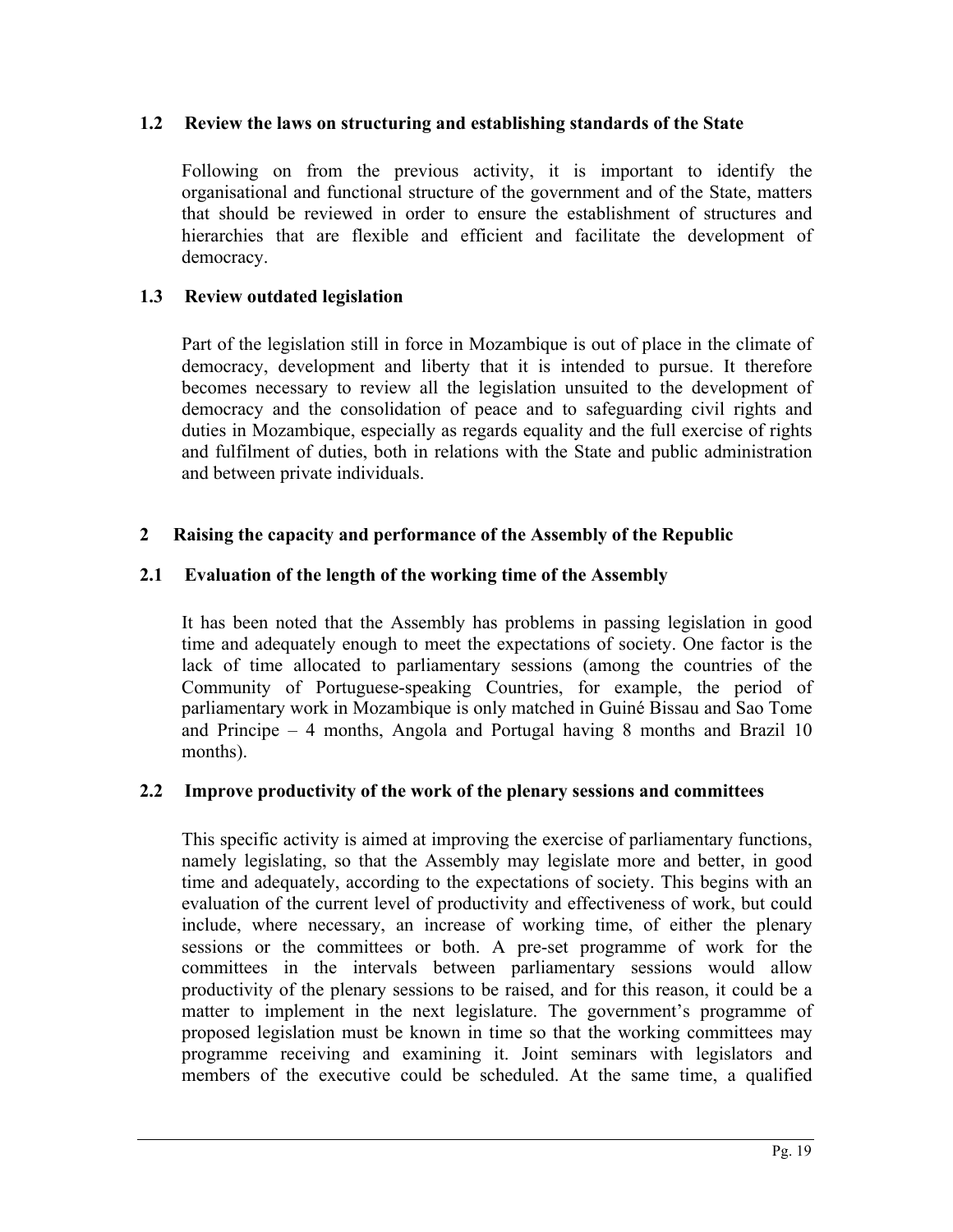mechanism for selection must be established so that the drafts presented to the committees comply with statutory requirements.

# **2.3 Study the possibility of partly professionalising parliamentary functions**

This activity will include a study on the feasibility and usefulness of professionalising some parliamentary functions. In the first phase when the multiparty Assembly began to function, the operations of the Assembly correctly focused on the activities of the plenary on the one hand, and of the general secretariat on the other. But the Assembly of the Republic, as with any organisation, needs an active policy body capable of deciding on a permanent basis about all aspects of the institution's administrative policy, without displacing the line of hierarchical subordination from the general secretariat to the Speaker of the Assembly of the Republic. This need is already felt and has usually been staunched by the creation of *ad hoc* committees and working groups. Without prejudice to the maintenance of some of these institutions, which will always be necessary, setting up a permanent policy structure will allow speedier clearance and the creation of institutional thinking about the matters dealt with by these institutions. These are matters to be studied with a view to the next legislature.

## **2.4 At the start of each legislature, prepare a training programme for deputies on topics of institutions and legislative processes**

At the start of each legislature, at least, it is important that all deputies become familiar with (**a**) the rules governing the work of deputies: their Statute, the Code of Ethics of Deputies, the political and social role that each one should play in the country, their rights, duties and privileges and relationship with the leadership bodies of the Assembly and with the general secretariat and its provincial extensions; (**b**) the operating rules of the Assembly: the Rules of Procedure, the Organic Law, committee operating rules, the legislative process and processes and mechanisms for monitoring the executive; (**c**) history and antecedents of the work of the Assembly, thus capitalising on previous experience; and (**d**) relations with the electorate: forms and procedures, relations with citizens, the process of channelling their requests

All this could be achieved through training workshops, conducted and organised internally, with assistance from more experienced deputies and senior staff of the general secretariat of the Assembly, with external support.

### **3 Legal definition of the internal organisation, functioning and relations with other institutions of sovereignty and their correct implementation**

# **3.1 Adopting the Organic Law of the Assembly of the Republic**

This action is intended to define the functions of self-administration and selforganisation of the Assembly, recognising in law its administrative and budgetary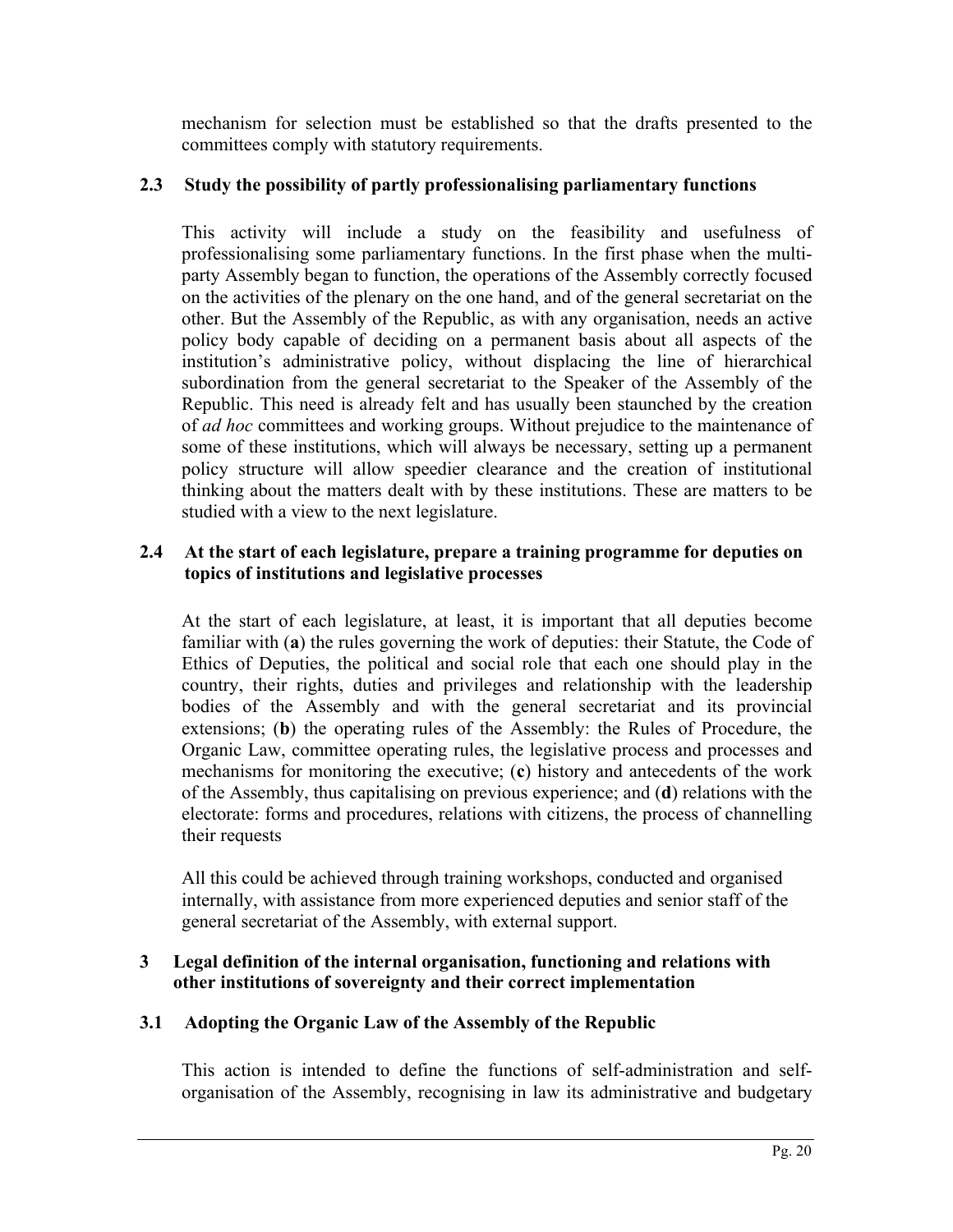autonomy, as well as to regulate the relations between the bodies of the Assembly and its technical and administrative apparatus. The Organic Law would also define the rules underlying the organisation of the technical and administrative apparatus, in other words the general secretariat of the Assembly of the Republic and the former provincial secretariats, for assistance to deputies, which will be subject to specific regulations.

## **3.2 Institutionalise and structure permanent relations between the Assembly of the Republic and the other State powers**

This action seeks to allow the Assembly of the Republic to perform its function of legitimating, structuring and supervising the State in a permanent and effective way. For this purpose, the establishment of rules is considered necessary to govern the mechanisms of institutional relations, in particular with the President of the Republic and the Council of Ministers, in the performance of functions in which various bodies must act together by force of constitutional norms. Making relations between the minister in charge of relations with parliament, the Assembly bodies and the deputies more permanent, among other things, is thought to be useful. For this purpose, the possibility has also been aired of providing a permanent place of contact inside the Assembly premises. It is further considered desirable that, in relation to the former provincial secretariats, mechanisms should also exist, and possibly a permanent working office as an element of linkage with the provincial governments.

# **3.3 Define procedures and relations of parliament with the head of State and the executive in the sphere of external relations**

This action is intended specifically to analyse existing practice in relations between parliament and the head of State in the sphere of external relations and its compliance with provisions on this in the constitution. In particular, this analysis would include clarification of what is understood by "state visit" for the purposes of authorisation by the Assembly of the Republic and the procedures for requesting and authorising them. This legal definition would naturally have to be based on a law on State protocol. The legal intricacies of the concept of international treaty must likewise be clarified, distinguishing it from international agreements, given that the former is subject to ratification by the Assembly of the Republic.

## **3.4 Review of the status of deputy**

A respected Assembly implies that the deputies must likewise be respected. It is therefore necessary to ensure that deputies have a dignified status that allows them to fulfil their role as a representative political figure, recognised by public institutions and in whom the public has confidence and respects politically.

## **3.5 Defining parliamentary ceremonies**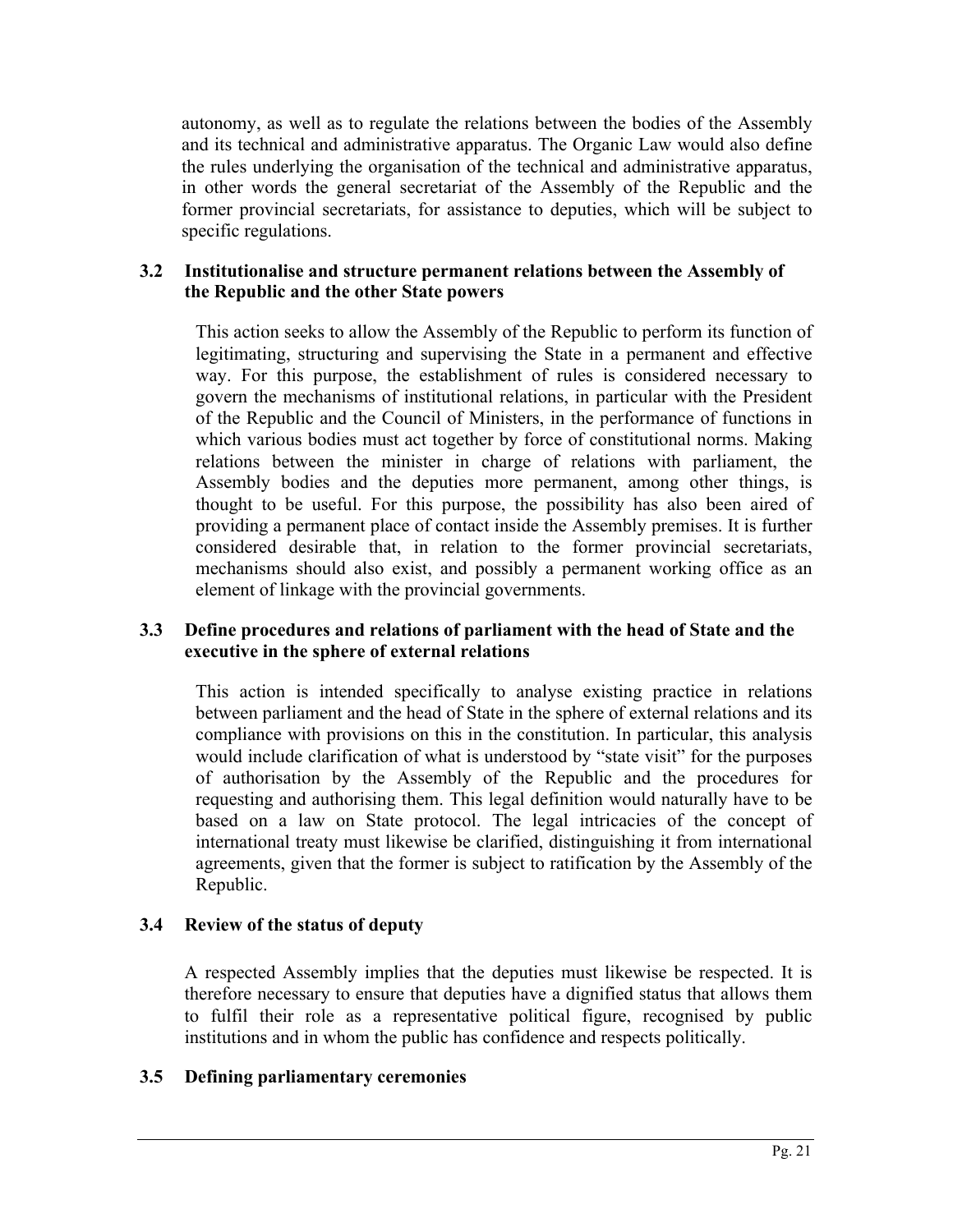The identification of the formal moments in the life of the Assembly of the Republic and in the procedures that should accompany them is a necessary action inasmuch as they express the institutional individuality of the Assembly of the Republic. It will allow the treatment to have the necessary dignity and above all a formal regularity that avoids casual improvisations that could lead to unequal or incorrect treatment. The same applies to the treatment to be given to parliamentary dignitaries and other figures of State, politicians and others of recognised merit, who may come to have relations with the Assembly, in particular during official visits.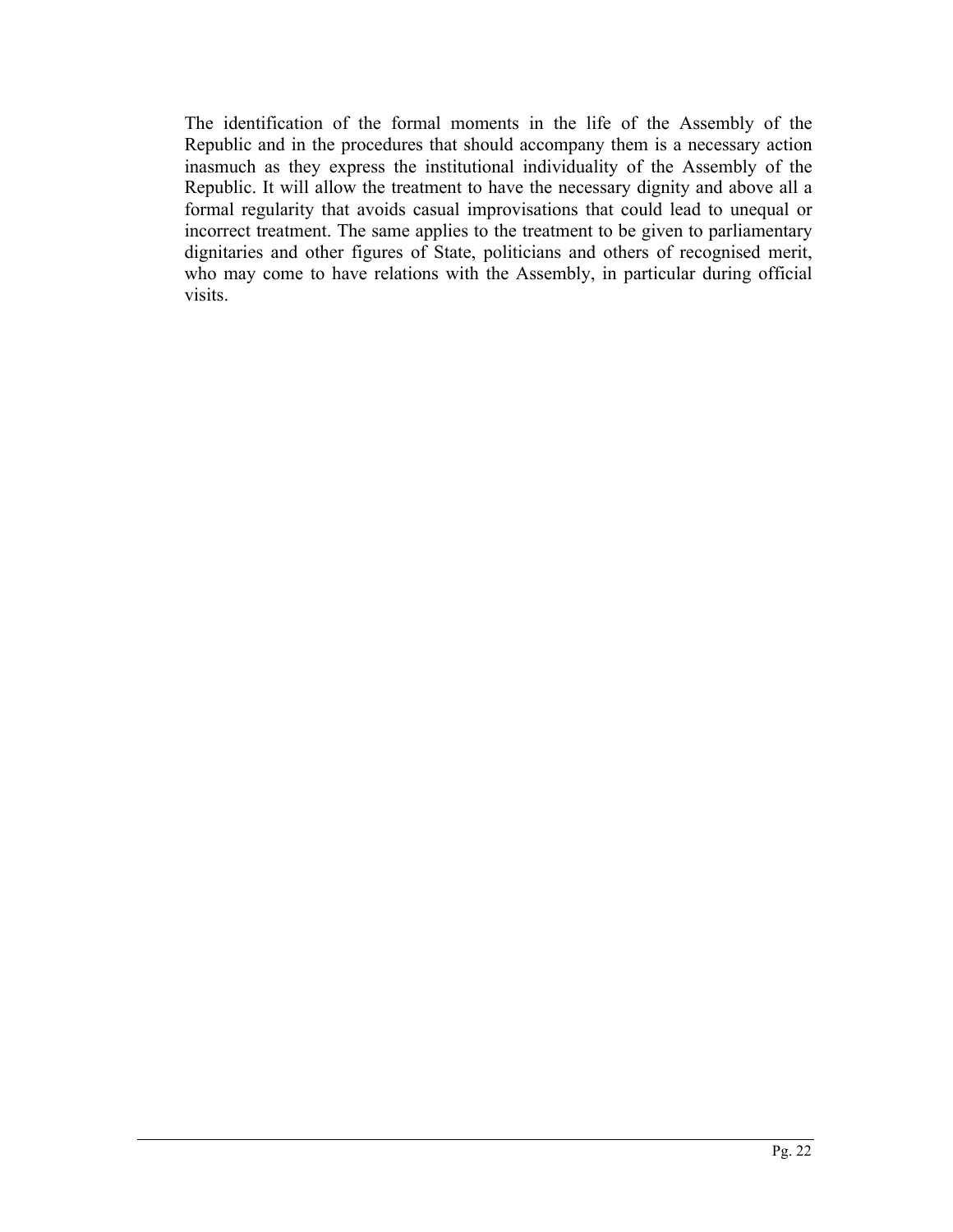# **STRATEGIC OBJECTIVE 2:**

# **RAISE THE QUALITY OF MONITORING THE ACTIVITY OF THE EXECUTIVE BY THE ASSEMBLY OF THE REPUBLIC**

One of the most important functions that the constitution entrusts to the Assembly is that of monitoring government activities. This action is carried out by the presentation of reports on government activity to the Assembly, by hearing members of the government in the working committees and the plenary sessions and through sessions where the government is asked questions.

At the same time, the government must present various reports to many bilateral and multilateral cooperation partners, in fulfilment of international obligations. This obligation for monitoring and evaluation became a condition of international cooperation and it is sometimes so intense that it hampers the government's main activity, that of implementing its programme.

A unified system of monitoring and evaluation would allow us to avoid duplication and waste. Such a unified process will likewise allow greater and better informed intervention by citizens and associations. Such action must be coordinated with the Council of Ministers. It would also be important to conduct this process in stages so that the Assembly may focus its supervisory activity on what is essential.

Given the complexity and specialisation of the subject, it would be worthwhile developing a programme of training, both for deputies on certain working committees and for the advisers to the committees and other advisers. The programme would be integrated into the training component of the Assembly work plan. This programme should be carried out in coordination with the Council of Ministers.

For this purpose, the following activities are proposed:

## **1. Definition of an evaluation and monitoring system 1.1. Adopting regulatory instruments**

This activity implies the creation of a joint working group between the Assembly and the Council of Ministers, with representatives of the Assembly and the Council of Ministers supervising a technical group. The main group would take decisions on priority aspects and the form of indicators for monitoring and evaluation and would present a proposal, which at an opportune time could be converted into a document for approval by consensus.

It is important to involve all the interested parties so that the system to be adopted meets the concerns of all. The cooperation partners will benefit likewise from the information that the system may provide for monitoring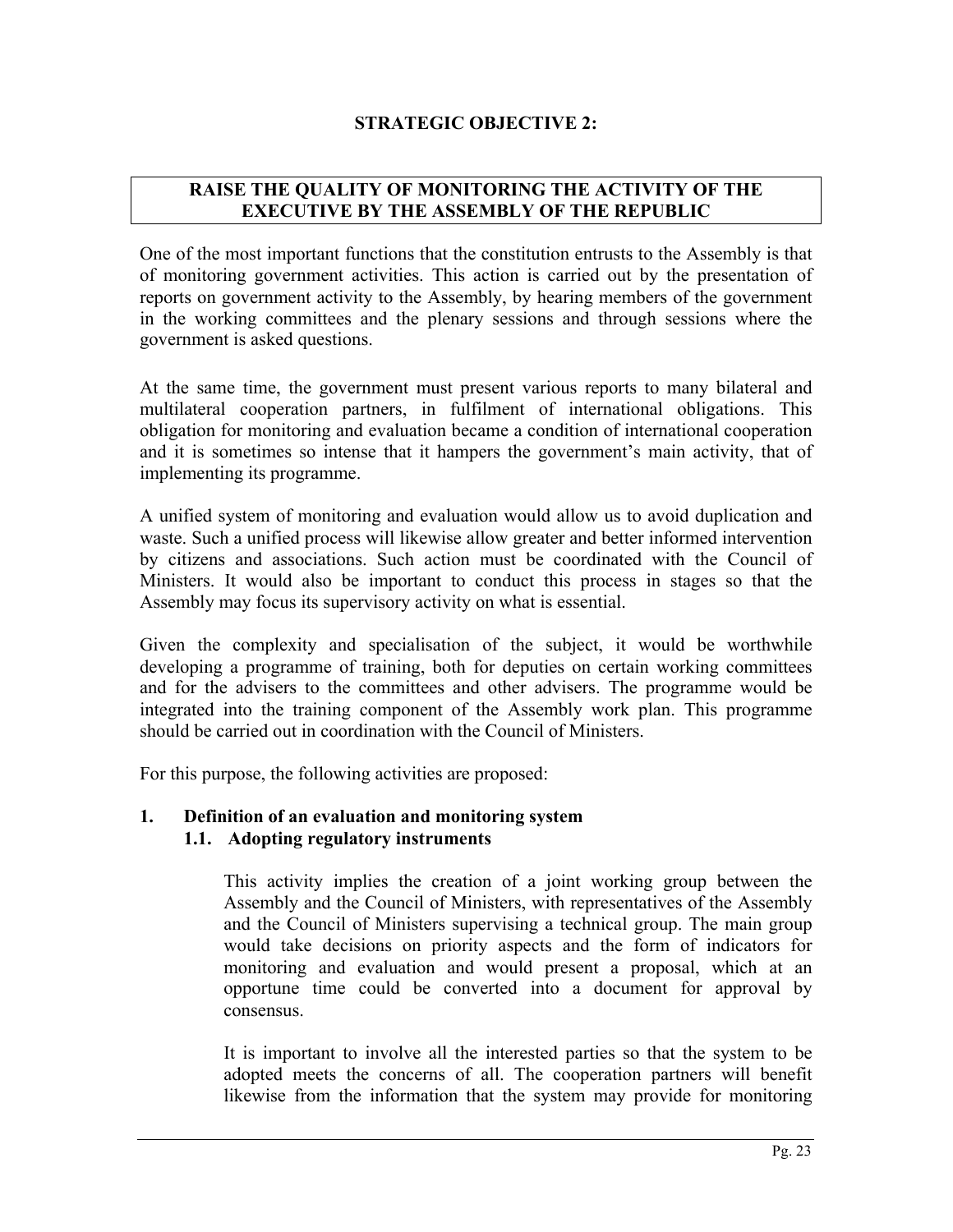cooperation processes in which they are involved, avoiding the duplication that currently occurs.

# **1.2. Developing regulations on the methodology of questions to the government**

The sessions of questions to the government need to be programmed, on the one hand by topics that relate to the logic of the monitoring system to be approved, and on the other, maintaining the freedom to ask other questions that may arise and be pertinent, although not directly linked to the monitoring and evaluation system. The objective will be to ensure an organised system of questions so that the process serves the objectives of political control, which are the Assembly's, and enables the government to prepare a thorough approach, if possible sector by sector, and assure ever greater intelligibility and prior preparation of citizens to follow the work of parliament. The cooperation partners will likewise benefit from the information the system provides.

# **1.3. Define forms of communication and corrective procedures**

The system must include mechanisms for correcting and reporting on points requiring revision and information. It should assure, in particular, a permanent link with the government for this purpose.

# **2. Training**

# **2.1 Define specialised areas and include training for deputies in monitoring and evaluation techniques**

A generic type of training would be given to all deputies. In addition, it will be necessary to identify the special areas of the working committees within the function of monitoring and evaluation.

## **2.2 Training staff specialised in monitoring and evaluation**

The advisers to the committees will play an important role, because of the continuity associated to their permanent nature, since, given the changes brought about by elections, they are best placed to ensure continuity in improvements in monitoring and evaluation activity. A special programme of training in monitoring and evaluation techniques in general and in their particular fields should be designed for parliamentary advisors.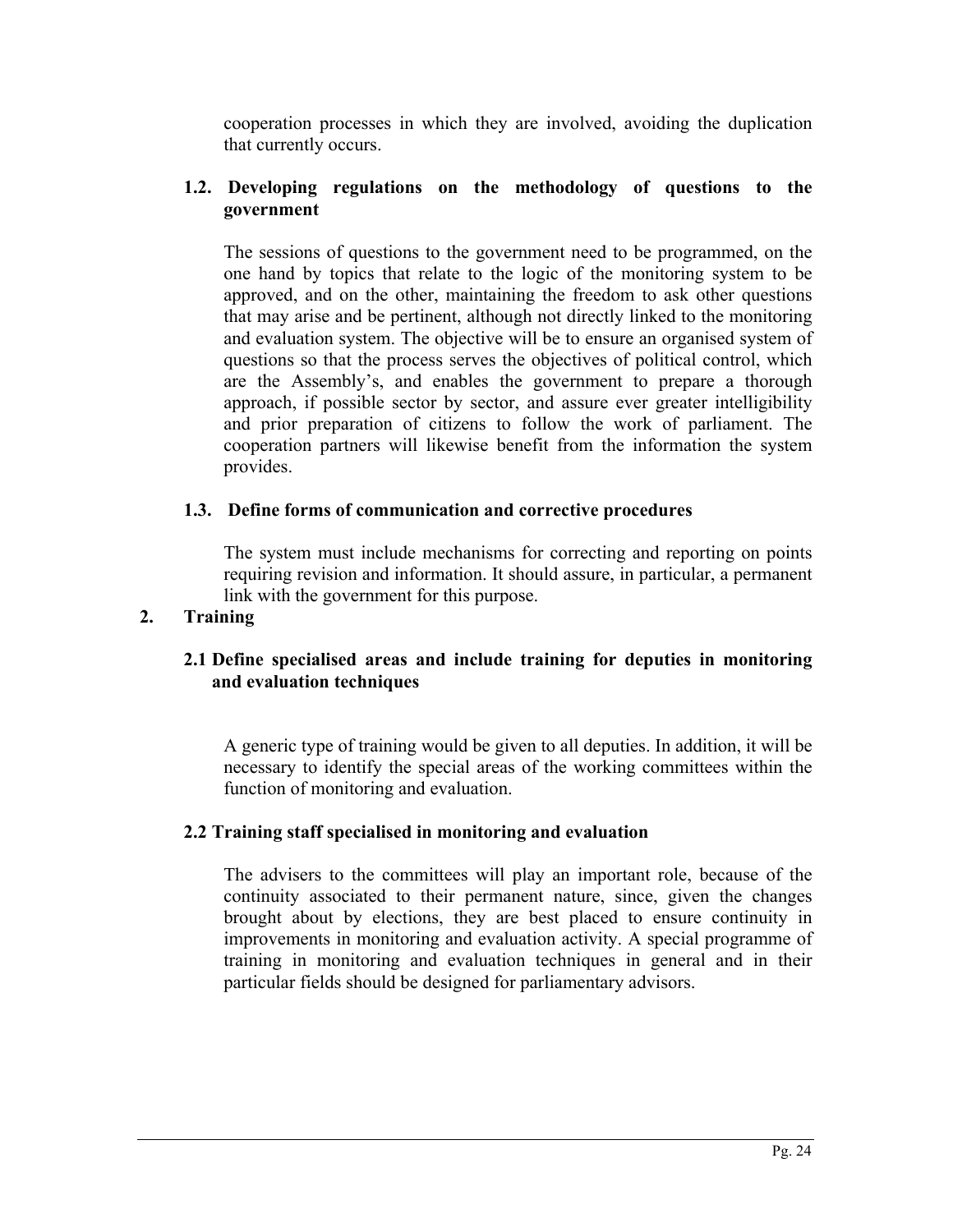## **STRATEGIC OBJECTIVE 3:**

### **STRENGTHEN THE LINKS OF DEPUTIES TO THEIR CONSTITUENCIES WITH A VIEW TO STRENGTHENING PARTICIPATORY DEMOCRACY**

On the one hand, the deputies represent the nation, and on the other, they are the link between the Assembly and the voting public.

The legitimacy of the institution is linked to relations between voters and deputies through the electoral process. But that is not all. Voters must, at any time, be able to see their deputies and interact with them as representatives of their constituencies, which is the same as saying representatives of the specific interests of each region, and taken as a whole means the interests of the nation.

### **1 Increasing the participation of society in the activities of the Assembly of the Republic**

### **1.1 Maximising the capacity of deputies during parliamentary recess**

The purpose of this specific action is to create increasingly better conditions so that the work of deputies with the electorate in their constituencies becomes more effective, allowing voters to be better informed about decisions and of the status of their implementation, so that they can make more informed and feasible contributions, thus enabling greater public participation in national affairs.

#### **1.2 Improving the system of linkage of deputies to their constituency**

The weak links between deputies and the constituency is generally recognised in the present day. Given the delicacy of this matter that is essential to the proper performance of the Assembly in fulfilling its mission, and taking into account the political implications of any decision, it is thought that this matter must be studied carefully, and the conclusions submitted to the appropriate bodies.

#### **1.3 Monitoring and evaluation of the impact and effectiveness of laws**

This activity is intended to enable the Assembly to create capacity to find out on a permanent basis whether laws passed are being enforced by the competent structures and whether they bring tangible benefits to citizens and to the development of the country, so as to be able to intervene when necessary, performing its function of legitimising, structuring and supervising the State and the other powers.

#### **1.4 Creating an interactive website**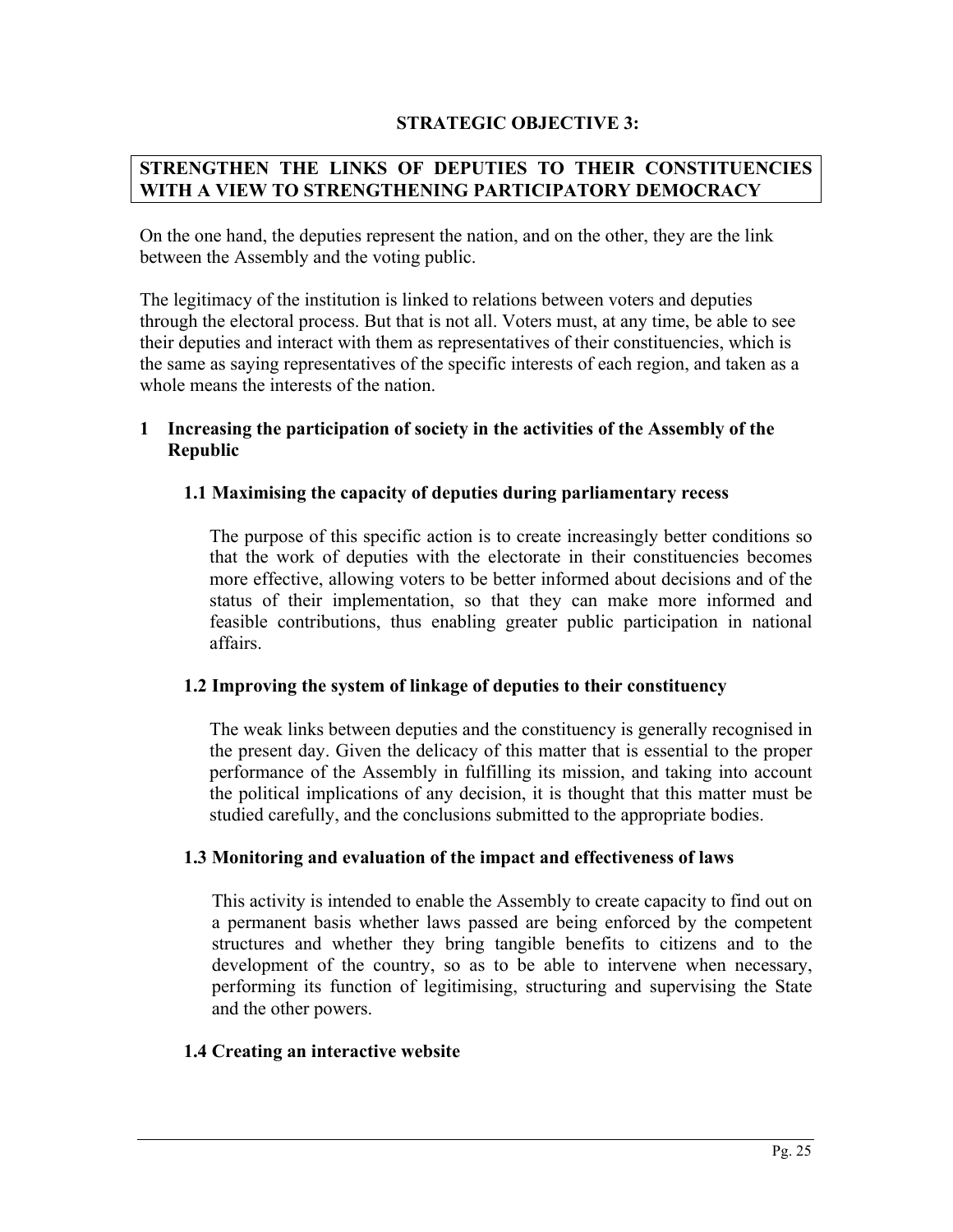Current information and communication technologies (email, internet etc.) allow rapid access to all information. The Assembly should therefore have a website on the internet through which the public has access to enough information to be able to follow its work closely. At the same time, an interactive website would allow ordinary citizens to participate in the day-to-day life of the Assembly, and bring their concerns more rapidly to the notice of the Assembly, as well as facilitating the work of the Assembly in general and of its specialised committees in particular. There should be at least one point of contact in the provinces where voters can talk to their deputy about matters of concern. The Assembly could establish partnerships with institutions possessing computer equipment for the joint use of their infrastructure.

# **1.5 Commissioning public opinion polls**

Public opinion polls done in countries throughout the world on matters of general interest to the whole country give a snapshot of what society thinks about those topics. They do not replace direct contact with the electorate, but they make it possible to find out current opinion, feelings and changes in these. It would be useful for the Assembly to commission public opinion polls to allow it to identify major problems that should be debated in the Assembly.

## **1.6 Promotion of specific "parliaments" among social sets and interest groups**

It could be beneficial to have invited speakers at the Assembly to make occasional interventions on debates on certain topics. Such action, besides giving detailed explanations to the deputies and sparking greater public interest, would bring Mozambique an innovative aspect in the operations of a parliament. An example of this was the children's parliament.

## **2. Active use of media potential to inform the electorate about the work of the Assembly**

## **2.1 Develop or support public information programmes on the activities of parliament**

Short and regular broadcasts in suitable prime time slots on national and local radio and television about the activities, news, petitions and opinions on the burning issues of the day could be a highly effective way of promoting the image of the Assembly in order to bring it closer to the electorate. This activity has already been done by some media and deserves to be supported generally, possibly through the Assembly's press section.

## **2.2 Create or implement own mechanisms or channels of communication**

The regular publication, possibly monthly, of an information bulletin containing the annual work plans and the grounding underlying its activities, the activities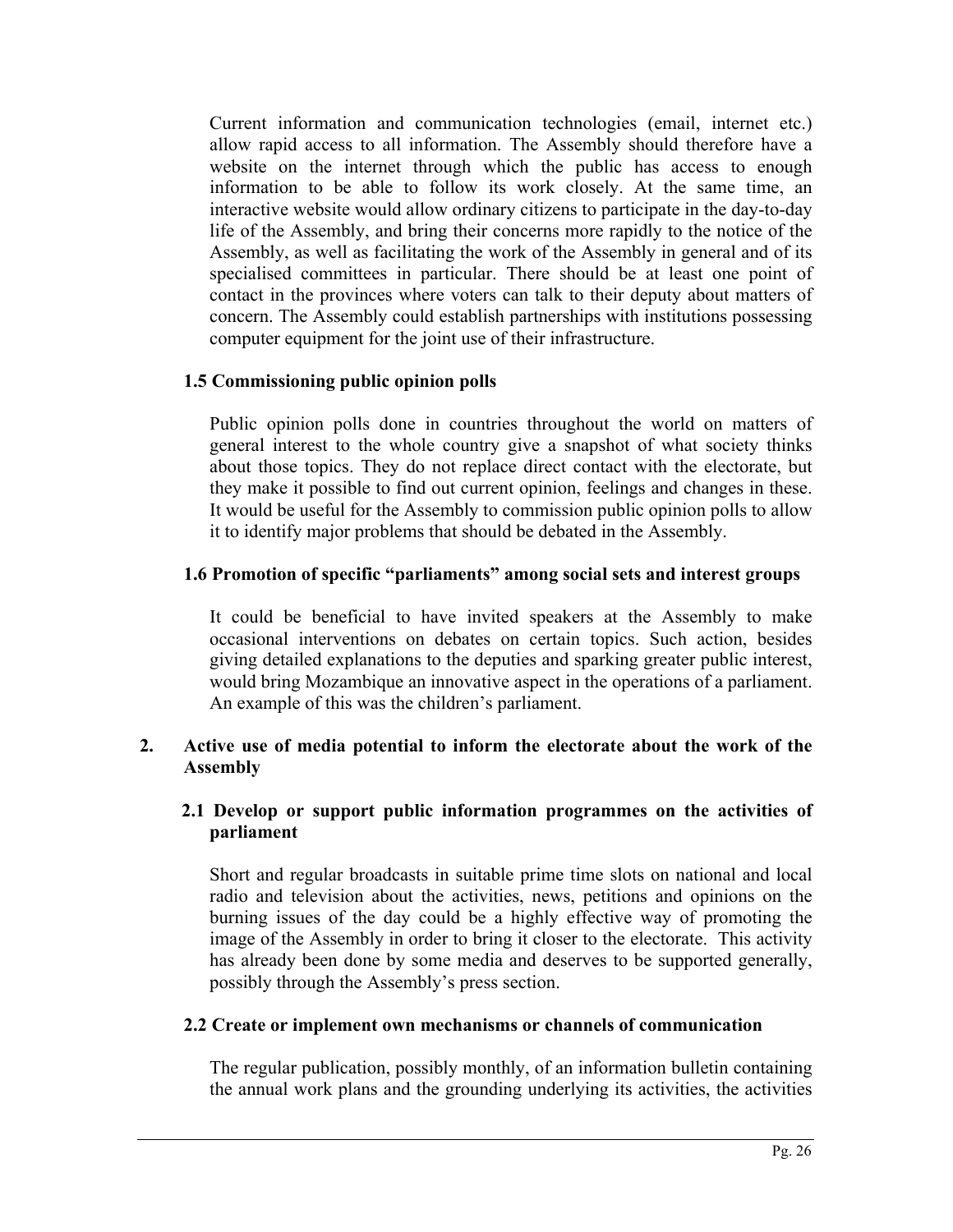of the working committees and their results, news about the Assembly and even opinion articles should be the responsibility of the press section of the Assembly and could show itself to be an excellent means of reaching the public. At the same time, simple and concise internal bulletins could be an effective means of communication among the deputies and between them and parliamentary officials and between parliament and other institutions with which it maintains regular working and informative contacts, thus allowing for greater productivity in their work.

## **2.3 Restructuring the press section**

The press section is a vital tool for projecting the image of the Assembly both at home and abroad. It must be equipped with capable staff, trained and supplied with enough working materials and financial resources to ensure the publication of the Assembly's information bulletin, in Portuguese and English, to organise debates on radio and television, to compile valid opinions on matters of importance and to serve as a tool for the Assembly spokesperson and spread the image of the institution.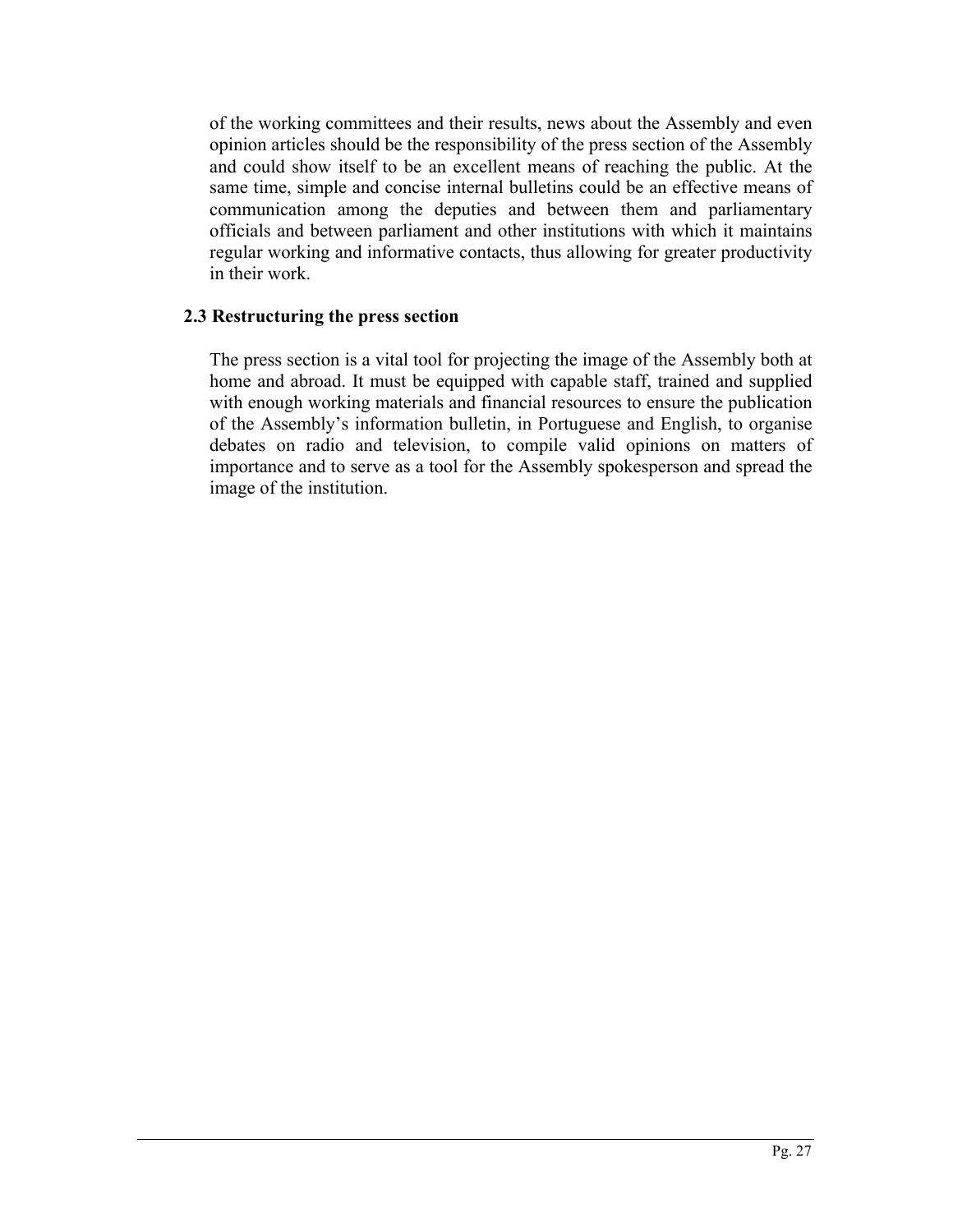## **STRATEGIC OBJECTIVE 4:**

## **PROMOTE A PARLIAMENTARY CULTURE OF PEACE, TOLERANCE AND CONSTRUCTIVE DEBATE TO MATCH THE SPIRIT OF IMPARTIALITY IN THE AUXILIARY SUPPORT SERVICES**

Parliaments are composed of representatives of political parties elected in competitive elections and representing varying positions and different organisations. The Assembly is therefore an arena of political debate.

But the Assembly is more than that. As a whole and as an institution, it is composed of deputies who together represent the nation. It therefore has its own institutional identity, which does not nullify but rather is superimposed on its component parts at any given time. And so each deputy has a double responsibility: that of defending the interests of his or her party and of the voters in his or her constituency, and that of contributing towards the development of the institution. This need continues to be particularly relevant in the case of Mozambique in that the whole of society must nurture a culture of peace and tolerance.

At the same time, the parliamentary support services must act and be seen as acting in the service of the institution and cultivate a spirit of impartiality, giving equal treatment to all of the people's representatives. In doing this, they contribute to an atmosphere of good relations among the deputies, who all regard themselves as part of the same institution and identified with the same State.

Both of the aspects indicated still require much work to achieve the level of functioning of the Assembly that everyone wants.

The activities foreseen for this purpose are the following:

## **1. Consolidation of institutional identification of deputies with the Assembly as a body at the service of all Mozambicans**

## **1.1 Developing a common parliamentary culture among deputies**

The parliament, in this case its deputies as its human component, has a special responsibility to develop concrete actions of a political and civic nature that contribute towards an institutional vision of parliament.

This apprenticeship, which is part of democracy itself and of constant democratisation of the functioning of parliament, is important as a way of developing constructive attitudes oriented towards the provision of a service of representation of the people, towards thorough discussion of matters brought up for debate in parliament, towards good quality of the decisions taken and recognised as contributing to the good of the country.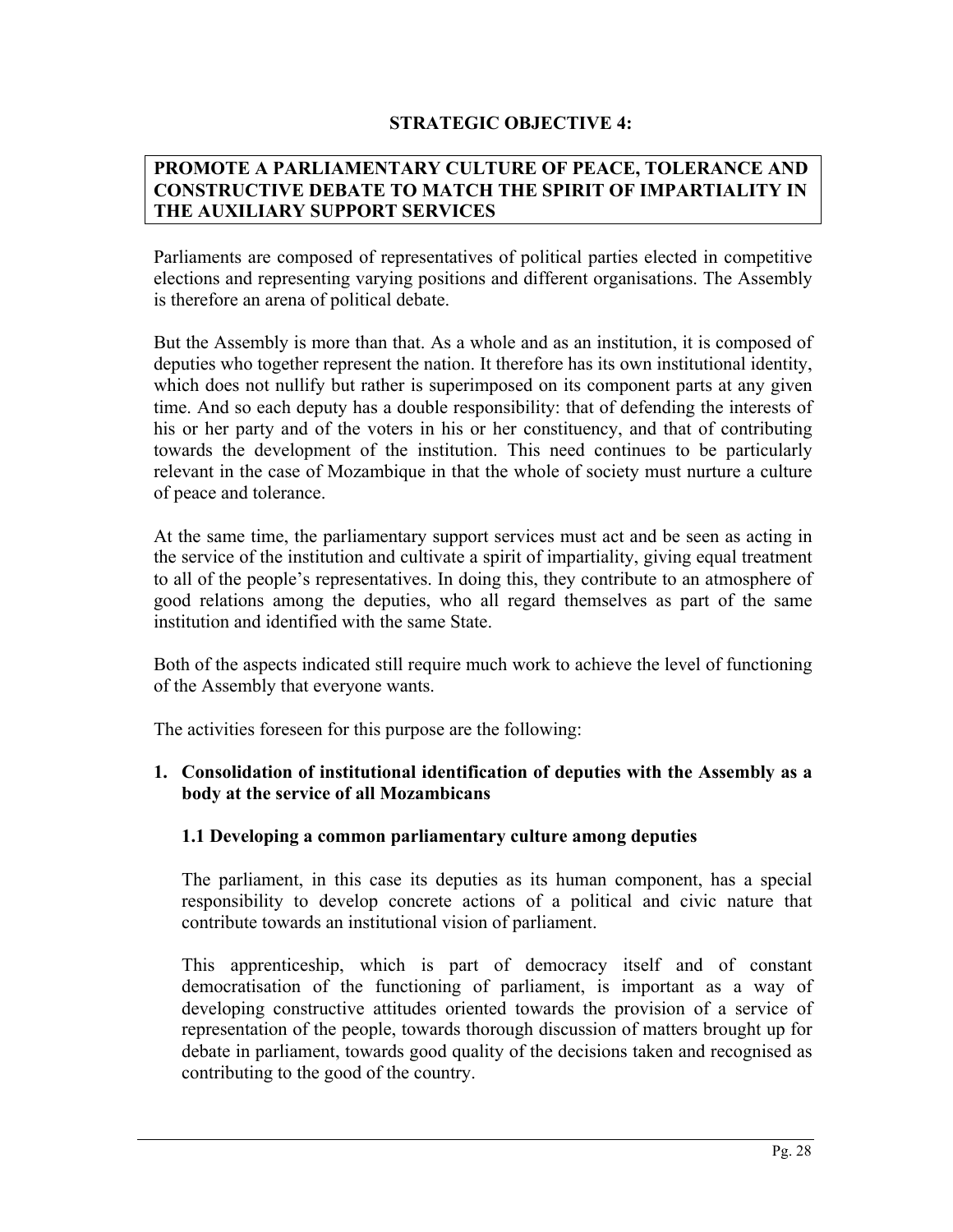# **1.2 Creating a code of ethics of deputies**

This specific action is directly linked to the preceding one. The code of ethics must lead to uniformity in the conduct of deputies that dignifies them as important political figures of influence in the country and likewise contributes to the promotion of a positive image of the Assembly as a whole.

# **1.3 Promoting public debates and consultations with different political forces and currents of opinion**

The promotion of political debates on political, economic and social affairs of interest to national development, bringing influential members of the different political forces in the country face to face, who with mutual respect defend different views on matters of public interest, will be of interest to the electorate and bring voters closer to the deputies, while furthering the development of democratic practices.

### **2. Improving the participation of women representatives in all activities of the Assembly of the Republic**

# **2.1 Promoting the qualification and specialisation of women deputies**

Since women constitute a majority of the population of the country, it would be useful to review both the legislative and electoral system so that women are enabled to play a growing and more active part, in accordance with their social significance, thus ensuring gender equality at national level.

At the level of Africa, the Mozambican parliament has one of the highest percentages of women members. It is important that this representation is translated into growing influence in the debates and decisions taken in the working committees.

# **3. Promotion of professionalism and impartiality in the support services**

## **3.1 Developing an attitude of service and impartiality among the staff of the general secretariat of the Assembly of the Republic**

While recognising that steps have been taken in identifying the support services as a tool for all deputies, it is important to identify the values, principles and procedures that guide the practice of impartiality in the provision of administrative and technical services by parliamentary officials, and formalise them in a Statute of Parliamentary Officials. On the basis of that, concrete activity is needed to instruct parliamentary officials and monitor their performance, with sessions to analyse their practices and raise their awareness of these values, as a way of correcting practices that may be out of step.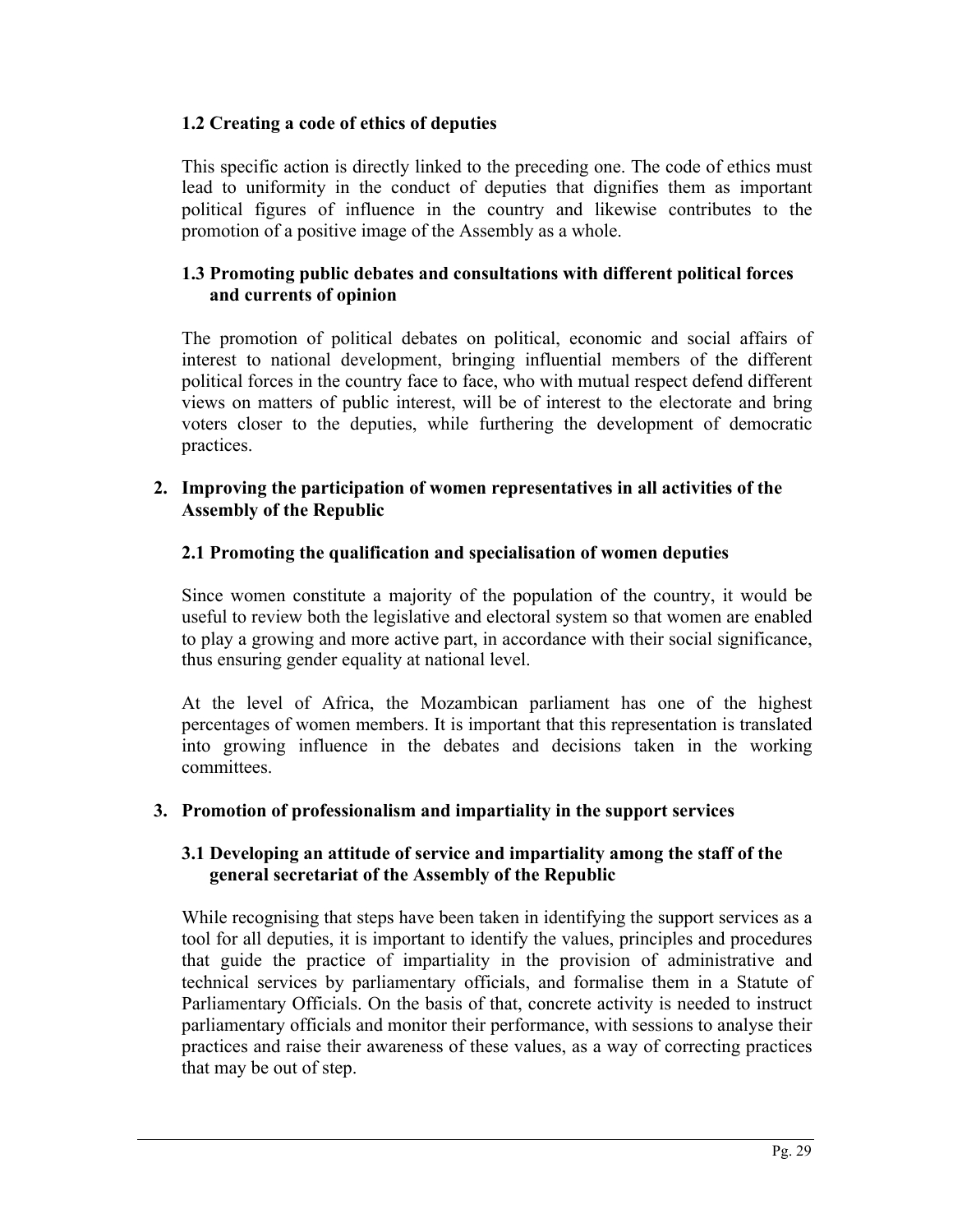## **3.2 Adjusting the system of professional performance assessment of parliamentary officials**

This activity is shown to be essential to raising effectiveness and motivation to work within the general secretariat of the Assembly of the Republic. Professionalism is the best guarantee of impartiality.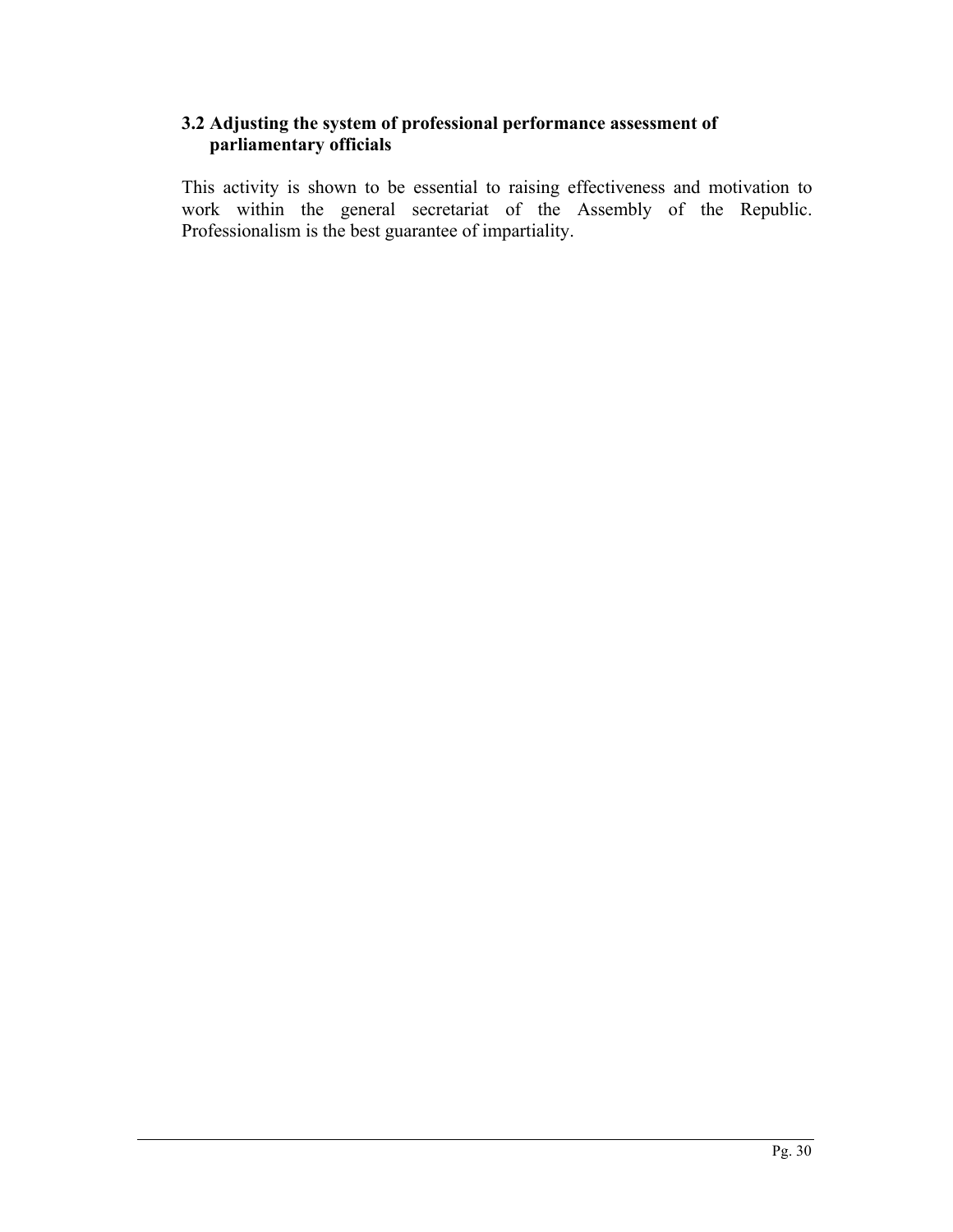### **STRATEGIC OBJECTIVE 5:**

#### **STRENGTHEN CAPACITY BUILDING IN THE ASSEMBLY OF THE REPUBLIC AS AN INSTITUTION WITH A VIEW TO MAXIMISING WORK EFFICIENCY**

The aim of this objective is, above all, to make the Assembly of the Republic into a body that is organised internally so that it can develop work that is highly efficient and effective, equipped with the necessary legal instruments and working resources to perform its functions, with properly qualified human resources, capacity to control its own operations and the skills to develop useful and profitable cooperation activities.

This objective, therefore, constitutes an essential substratum to the correct development of all the others and to the proper functioning of the Assembly of the Republic.

The activities proposed to achieve this objective are as follow:

### **1. Revision, drafting and institutionalisation of the legal documents necessary for the functioning of the Assembly of the Republic**

### **1.1 Drafting the regulations of the general secretariat of the Assembly**

The general secretariat has an organic statute. Some of the defectiveness and low productivity of the Assembly result from the fact that the lines of command and the scope of competencies are not clearly demarcated. This activity therefore seeks to ensure efficiency in the work of the general secretariat of the Assembly, and stop it from receiving excessive requests and sometimes contradictory instructions.

An organic law will establish the functional organisation of the Assembly, the internal relations between leading bodies and their individual heads and will regulate the administration and coordination of the leading bodies of the Assembly with its support services, namely the general secretariat.

In addition to the changes that this law will introduce to the current organisation of the general secretariat, its internal structure needs to be updated, which should be done through its internal regulations, in the terms of the Assembly's Rules of Procedure.

#### **1.2 Regulating the statutory position of parliamentary officials**

The specific nature of parliamentary work, in particular the functional relations and the provision of services directly to members of parliament, is not always done through the normal internal administrative hierarchy of the general secretariat of the Assembly, and places parliamentary officials in a position of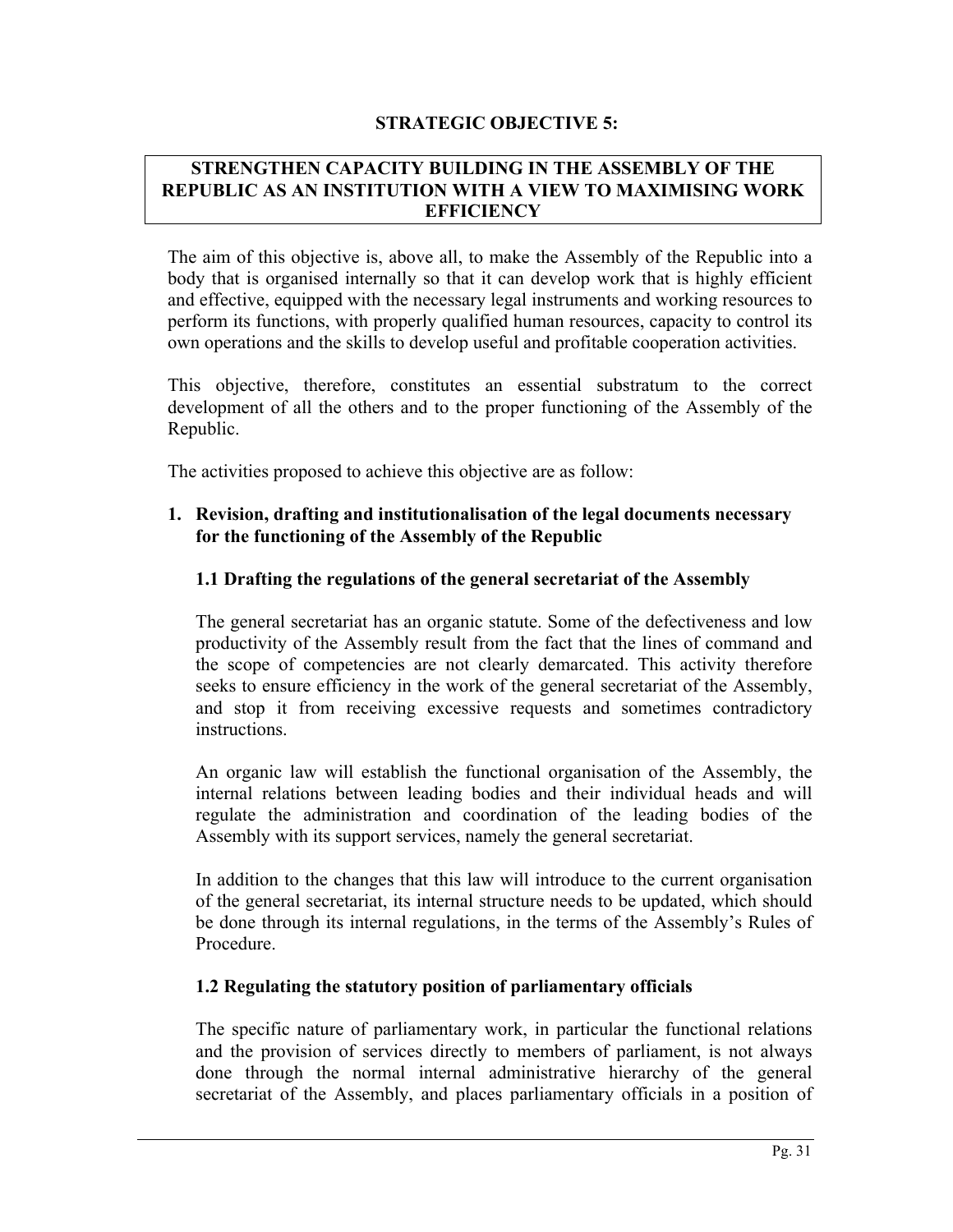autonomy and functional responsibility the deserves consideration. In the activities common to all public administration, particularly in the field of administrative and financial functions, the Assembly may decide that the norms provided for public officials in general be followed. Coordination between the specific and the general may be done through the organic law of the Assembly.

# **1.3 Reviewing the systems of professional careers and salaries of the general secretariat of the Assembly**

The current regulations and professional careers and salaries of the general secretariat of the Assembly date from 1988, and are out of date and inadequate to the situation of the present day. A review would be thoroughgoing as regards professional careers and salaries, and for this reason is urgent and essential, in order to promote adequate motivation for their work among support staff.

# **2. Internal organisational development of the Assembly of the Republic**

## **2.1 Creating legislative, technical and general advisory capacity in the general secretariat**

The Assembly of the Republic is by definition a body with competency to legislate on its own initiative and exclusively on matters of national interest. In order to be able to do this, it should have broad internal capacity established for drafting laws, so as to be able to bring laws to the plenary in their final form to be passed, based on the needs felt by the Assembly from information from petitions, hearings, opinion polls and other means of contact with society.

# **2.2 Strengthening capacity in the Assembly for drafting, monitoring and strategic planning**

It seems essential that the process of strategic planning should in future start inside the Assembly. For this reason, it needs capacity for monitoring the implementation of its plan, and at the same time, to propose corrective measures in good time when appropriate.

It should also be able to evaluate its achievements and launch an internal process for the preparation of future strategic plans. Such activity does not necessarily imply extra staff and could be done by working groups of existing officials.

# **2.3 Defining methods and rules for external consultancy**

When the Assembly does not have capacity to carry out given tasks or activities that are shown to be necessary, it must rely on external consultants. However, experience has demonstrated the need to define methods and strict rules covering such contracting.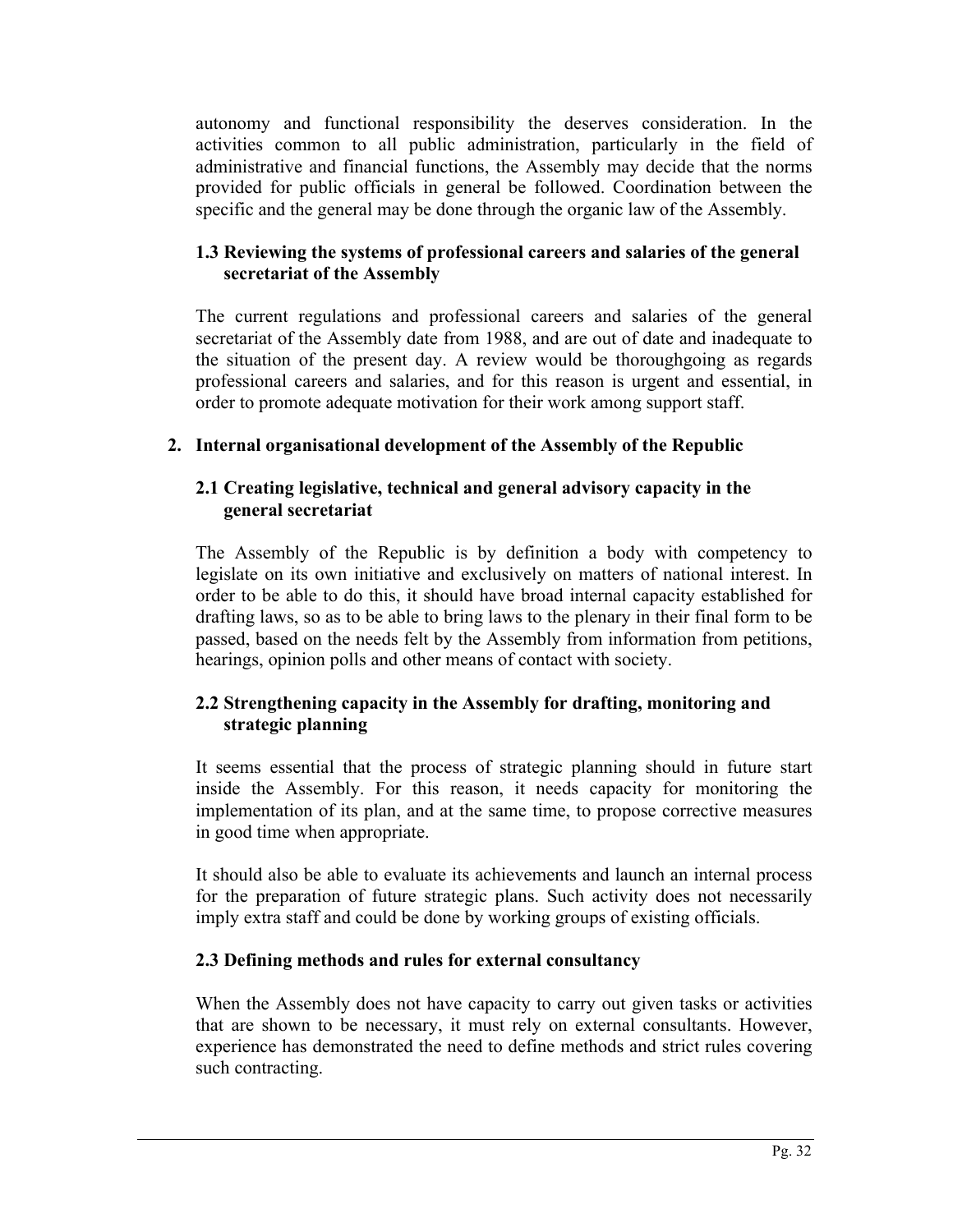# **2.4 Creating a register of accredited consultants**

Following the previous activity, and to avoid contracting outside consultants who are not sufficiently tested, the general secretariat must organise a list of the names of individuals, associations, societies and firms, for the different areas of knowledge that may become necessary, which have the requisite seriousness and recognised technical capacity and should be considered in future tenders for contracts for outside consultancies.

# **2.5 Creating and managing databases**

This activity represents an important aspect of the internal organisation of the Assembly, since the existence of databases would enable the different sectors of the Assembly to have access to the regular information necessary for more productive and efficient work.

## **3. Increasing capacity for control over internal performance**

# **3.1 Creating auditing capacity in the general secretariat**

Although the official organisational diagram of the Assembly foresees an internal auditor directly subordinate to the Speaker of the Assembly, this does not exist in reality. However, the process of consulting the deputies showed the lack of control of finance to be an internal weakness. This activity will therefore give the Assembly capacity for internal auditing.

## **3.2 Contracting external auditors**

In the name of transparency, always desirable in an institution with the responsibilities of the Assembly, and regardless of its internal auditing capacity, it is appropriate that the Assembly be subject to audits conducted by independent external auditors at defined intervals.

## **4. Strengthening the working resources in the Assembly of the Republic**

## **4.1 Rehabilitate and suitably equip the former Provincial Secretariats**

This activity is intended to make the former Provincial Secretariats into places where the deputies can carry out their work with dignity in their constituencies, maintaining a constant link both to the provincial governments and to the Assembly. Moreover, these premises should be prepared to accommodate meetings of bodies required for the development of democracy, with a view to allowing greater local and regional participation.

# **4.2 Enlarging the Assembly's working and accommodation premises**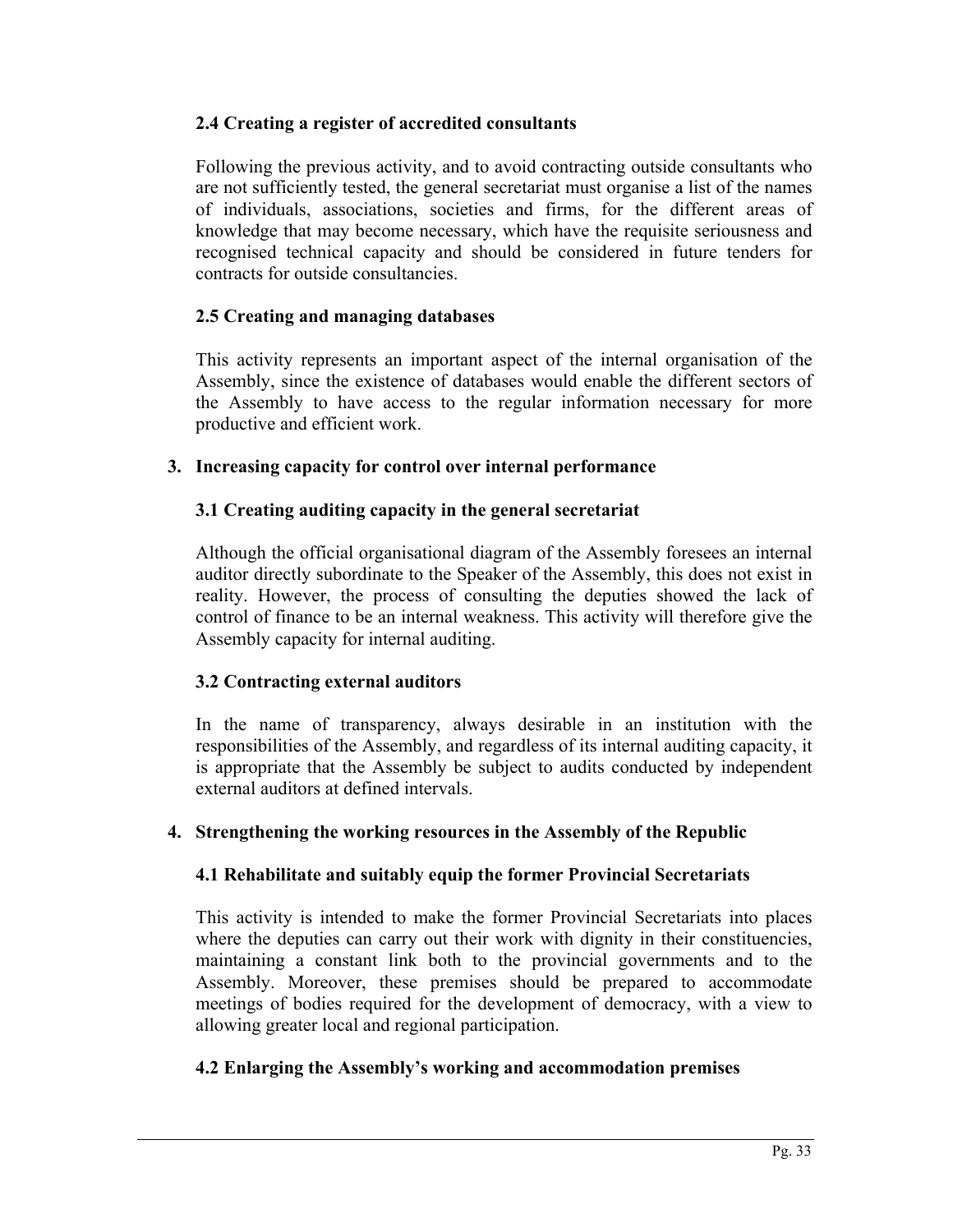One of the problems felt strongly by the Assembly is a shortage of working space, in particular for the specialised committees, and the lack of conditions to provide accommodation for deputies who are normally resident outside the capital. A plan already exists for enlarging the premises, which if it did not resolve these problems definitively, would at least reduce them significantly. Putting this plan into practice during the course of the present strategic plan therefore appears essential.

## **4.3 Providing both the Assembly and the former Provincial Secretariats with computers and digital communications equipment**

The computer resources currently available to the Assembly are extremely poor and unlikely to allow it to have the necessary effectiveness. Strengthening these resources significantly is essential, as is the installation of an internal network managed by competent administrators, as well as a system linking the Assembly and its general secretariat with other State bodies of sovereignty, for greater capacity and speed of action.

## **4.4 Strengthening resources for graphical production, audiovisual equipment, telephone network for the Assembly's internal and external communications**

Constant and rapid communications between the various sectors of the Assembly, efficient resources for presentations and exhibitions and capacity for good quality and rapid graphical production and reproduction are essential resources for the effective functioning of the Assembly and for its capacity to produce forms of publicising its work. The current poverty of these resources makes it necessary to include them in this activity.

# **4.5 Strengthening the transport fleet of the Assembly and of the former Provincial Secretariats**

This activity derives from the fact that the lack of transport and protocol staff has been a constant point raised in the processes of consultation carried out, along with the consequent difficulties in developing an efficient system of transport management.

# **5. Qualification of the human resources in the general secretariat of the Assembly**

## **5.1 Defining a training strategy for staff in the general secretariat of the Assembly**

In order for the Assembly to reach a good level of efficiency, it must have support staff in the general secretariat that are well qualified in specific fields, such as computing, media, law, public administration, documentation, international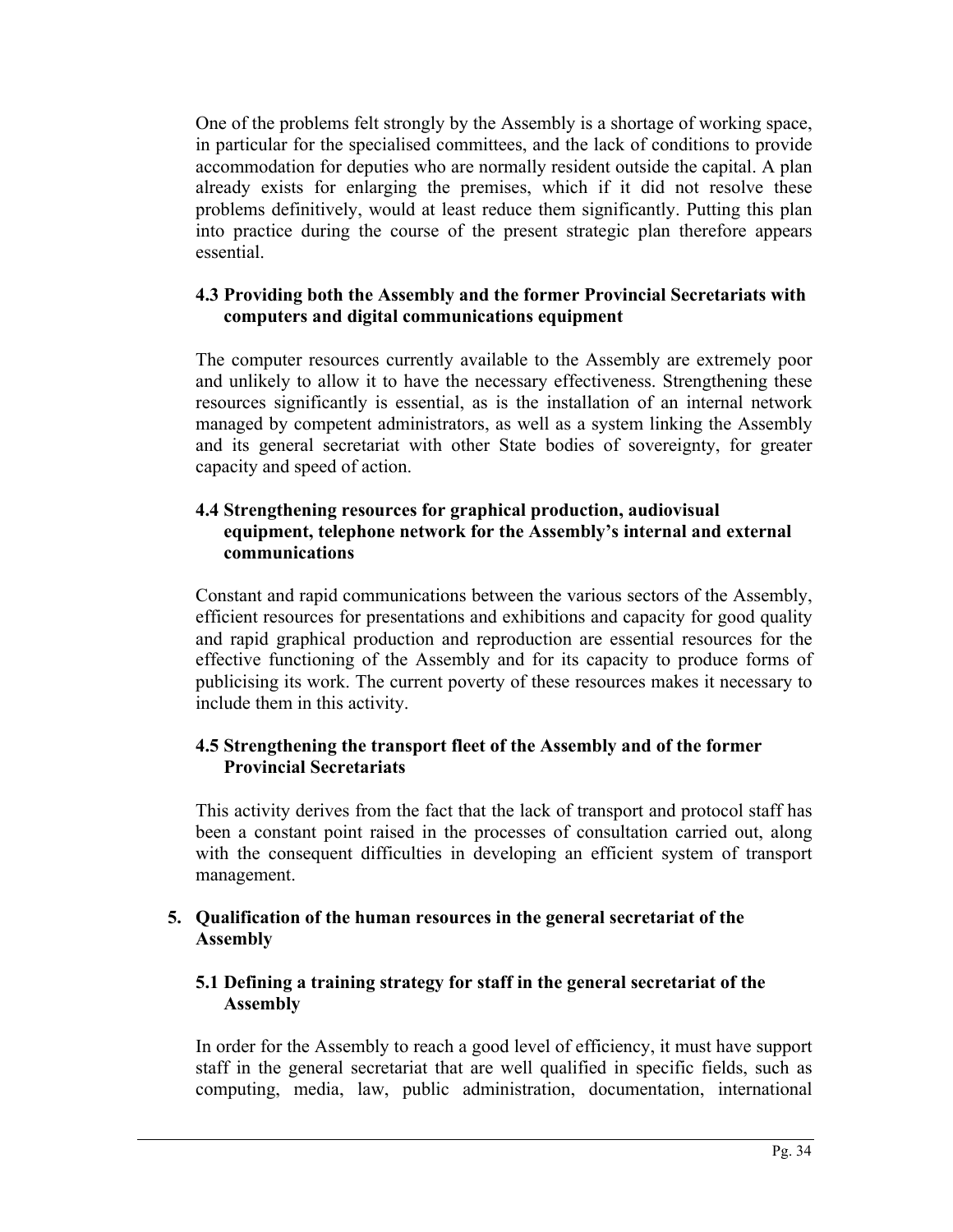relations etc. Given that much remains to be done in this regard, the general secretariat must, as a matter of urgent necessity, define a coherent training strategy for its staff in order to reach the desired level of functioning.

Special importance should be given to the definition of a profile for legislative advisors and for assistants to committees. Even though in all cases an understanding of legal angles is necessary, it would be insufficient to consider legal training as enough to draft laws. The advisers mentioned above must have training in the various substantive areas of legislative activity, preferably professional experience in their field, additional training in the legal field and specifically in legal drafting. These qualities will blend harmoniously with the specialised legal qualifications of the legal advisors. Specific training must be given to the specialists in the various branches of knowledge that will endow them with a parliamentary culture by means of an academic discipline or a postgraduate diploma in parliamentary affairs.

# **6. Use and orientation of inter-parliamentary cooperation for parliamentary development and capacity building**

## **6.1 Planning parliamentary cooperation missions with a view to the collection and spread of teachings and international publicising of Assembly activity**

Exchanging experiences with parliaments in other countries in the southern African region and others could bring enormous benefits to the organisation, functioning and international relations of the Assembly. Therefore this activity is aimed at establishing interchange with other parliaments in a formalised annual programme of visits to parliaments abroad and invitations to foreign parliamentarians to visit the Assembly of the Republic in Mozambique. However, it is of utmost importance that such visits be duly programmed with precise terms of reference, and will then result in small and functional reports that are circulated among the deputies.

Moreover, a website in English will also be created with the objective of publicising abroad the activities of the Assembly.

# **6.2 Organising regional seminars to discuss parliamentary affairs**

Exchanges of experience have been made in annual inter-parliamentary conferences in the region where high level delegations from the Southern African Development Community discus topics related to the functioning of their parliaments and harmonise their positions on matters of regional interest. It is proposed that some of these events be held in Mozambique.